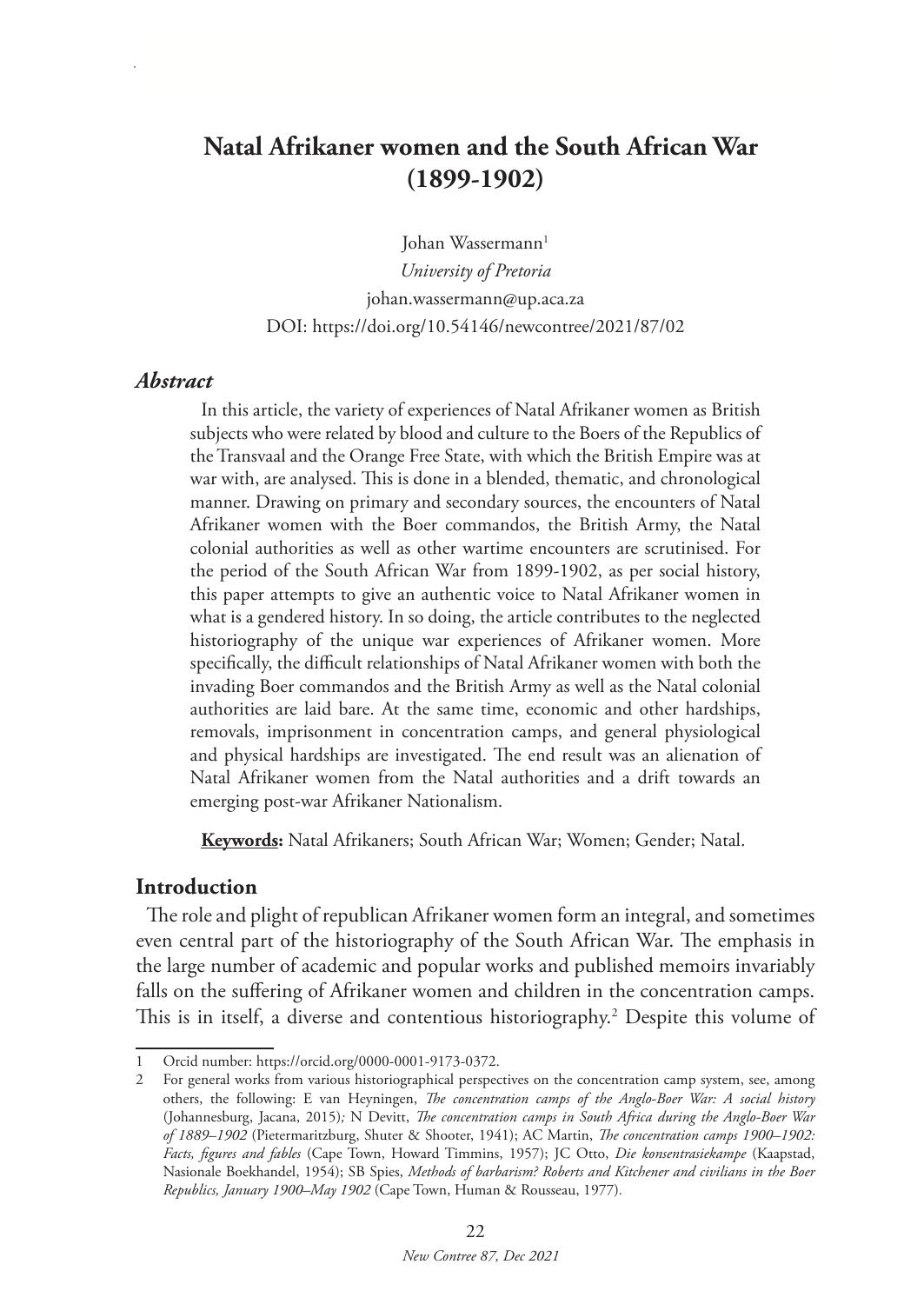work, Helen Bradford maintains that one of the seminal questions faced by the historiography of the South African War is the neglect of the unique war experiences of women $3$ 

One group whose war experiences were previously neglected was Natal Afrikaner women, that is, women who were citizens of the Colony of Natal but who were, by dint of culture and blood, related to the Afrikaners of the Cape Colony and the Boer Republics of the Transvaal and Orange Free State. In contrast to Cape Afrikaners who constituted a large majority when compared to English-speakers, Natal Afrikaners were a minority group and totalled about 5 000. Many of these families resided on farms north of the Tugela River and had close ties with the Afrikaner populace of the two Boer Republics bordering Natal and with whom the British Empire was at war.

Natal Afrikaner women formed a stratified and diverse group. Some, like MJ Zietsman of the farm Snelster, near Estcourt, whose daughter, the widow Wallace, had been to England and who kept thoroughbred Pointer dogs, were wealthy and sophisticated.<sup>4</sup> Another, like ME Kock, read Tennyson and Shakespeare,<sup>5</sup> while Emily Pieters owned 20 bound music books for playing the piano and harmonium.<sup>6</sup> At the other end of the socio-economic spectrum were women like Annie Katrina Slabbert of Dundee who sewed and took in laundry to survive.<sup>7</sup> These socio-economic differences were underpinned by the patriarchal system under which Natal Afrikaner women functioned. Married women had the least amount of power and received little support or recognition from the Natal colonial authorities. By contrast, widows and unmarried women seemingly wielded much more economic and political power. However, regardless of their educational, social, economic, or marital status, most Natal Afrikaner women suffered in one way or another during the war.

In this paper, an understanding of the South African War is sought by paying attention to the experiences of Natal Afrikaner women and specifically how the conflict impacted on them. At the same time, as a gendered history, relations between men and women, women and women, and between Natal Afrikaner women and the political and military authorities of both warring parties, will come under the spotlight. This was deemed necessary because the wartime experiences of Natal Afrikaner women, when for example compared to those in the Cape Colony and those who were resident in the Boer Republics, differed markedly and cannot be conflated in a homogeneous and uniform manner. This article, as a narrative history,

<sup>3</sup> H Bradford, "Gentleman and Boers: Afrikaner Nationalism, gender, and colonial warfare in the South African War, G Cuthbertson, A Grundlingh, and M-L Suttie (eds.), *Writing a wider war. Rethinking gender, race, and identity in the South African War, 1899–1902* (Athens, Ohio University Press, 2002), pp. 37-67.

<sup>4</sup> Pietermaritzburg Archival Repository (PAR), Colonial Secretary's Office (CSO) 2911: Invasion Losses Enquiry Commission: Claim by MP Wallace, 6 April 1900.

<sup>5</sup> PAR, CSO 2888: Invasion Losses Enquiry Commission: Claim by ME Kock, 24 October 1902.

<sup>6</sup> PAR, CSO 2899: Invasion Losses Enquiry Commission: Claim by E Pieters, 18 April 1901.

<sup>7</sup> PAR, CSO 2905: Invasion Losses Enquiry Commission: Claim by AK Slabbert, 6 December 1900.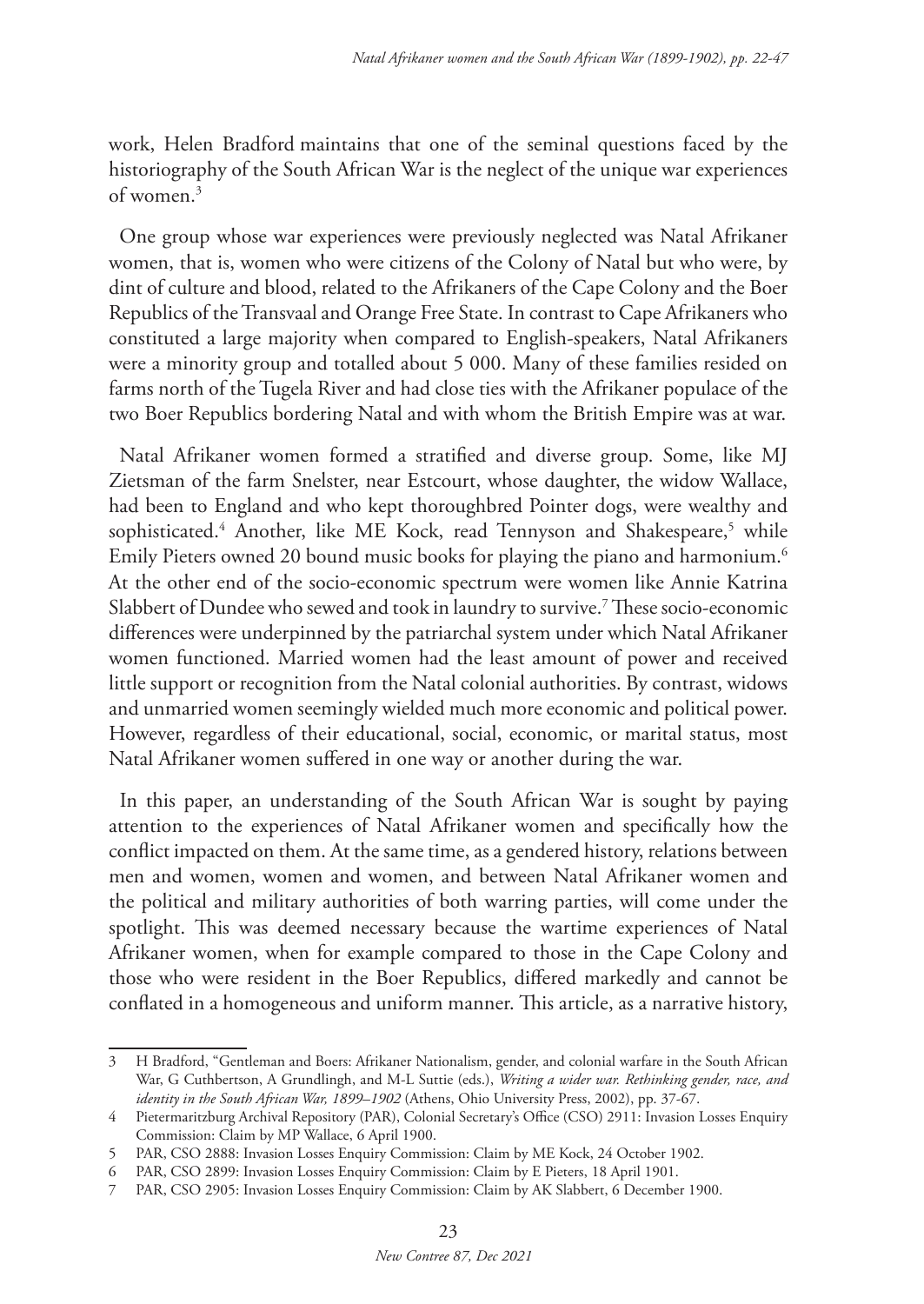which draws extensively on archival and secondary evidence, aims to fill the gap in the current historiography on women and the South African War. This will be done by focussing on Natal Afrikaner women in a blended, thematic and chronological manner. At the same time, a concerted effort is made, as per the requirements of a sound social history, to give an authentic historical voice to these Afrikaner women and their diverse wartime experiences.

# *Early months of the war and Natal Afrikaner women*

One of the lasting controversies surrounding the South African War relates to the military role played by Boer or Afrikaner women in the conflict. Historian Fransjohan Pretorius de-mythologises claims by American journalist Howard C Hillegas and other authors who posit that "scores of Boer women" fought in the commandos.<sup>8</sup> A photograph of 15 women and seven children dressed up in their Sunday best, posing with rifles and bandoliers in front of the Newcastle Town Hall, links Natal Afrikaner women to this myth. The photograph appeared in *A few months with the Boers* by Sophia Izedinova with a caption claiming that these women from Newcastle took up arms.9 The original photograph, titled "Dutch Amazons at Newcastle Natal" was taken by RE Gell on 16 December 1899,<sup>10</sup> possibly during commemoration of what was then known as Dingaan's Day, now the Day of Reconciliation. This, along with it being a Sunday, would explain the elaborate dress and posed nature of the photograph.11 In fact, it must have been a festive weekend in Newcastle since President Paul Kruger, the president of the Transvaal, had declared Sunday 17 December 1899 a day of thanksgiving for the victories of the Boer commandos over the British Army at the battles of Stormberg, Colenso and Magersfontein.<sup>12</sup>

If direct military involvement of a number of women is untrue, how then did Natal Afrikaner women really feel about the outbreak of war in October 1899 and the subsequent invasion of Natal by the Boer Commandos? A glimpse into this can be gleaned from an incident during the visit of General Piet Joubert, the commandantgeneral of the Transvaal forces, to Helpmekaar in Northern Natal on 13 December 1899. This took place three days before the above-mentioned photograph was

<sup>8</sup> F Pretorius, *Kommandolewe tydens die Anglo-Boereoorlog, 1899–1902* (Cape Town, Human & Rousseau, 1991), pp. 347-350; and P Marais, *Die vrou in die Anglo-Boereoorlog, 1899-1902* (Pretoria, JP van der Walt, 1999), pp. 162-167. This book provides a general summary of the work done by Pretorius.

<sup>9</sup> S Izedinova, *A few months with the Boers* (Johannesburg, Perskor, 1977), p. 186.

<sup>10</sup> PAR, C 1482: Photograph of Afrikaner women taken in front of the Newcastle Town Hall, by RE Gell, 16 December 1899. The photo is of a poor quality and could therefore not be reproduced in print.

<sup>11</sup> PAR, Attorney General's Office (AGO) I/7/5: Regina vs GH Shorter, pp.121-124; *Natal Witness,* 2 November 1900.

<sup>12</sup> OE Prozesky (Private Collection), Diary of JJA Prozesky: Diary entry, 17 December 1899, p. 107.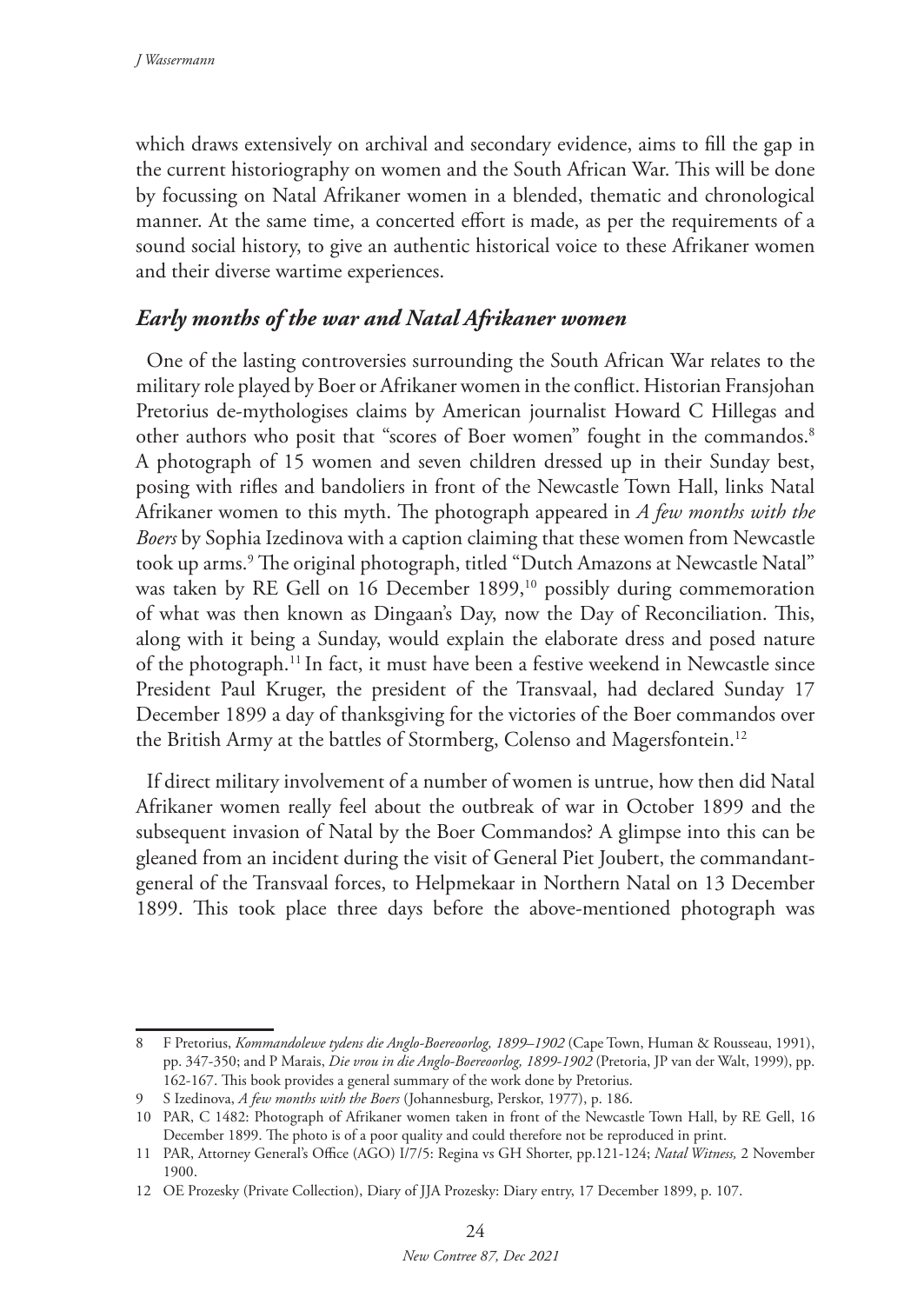taken. On this occasion, 22 Natal Afrikaner women gave a voice to their feelings by presenting the following address: <sup>13</sup>

Highly respected General, on this occasion of your visit to the laager of the Natal Burghers here, we, the undersigned, female members of the families of these burghers, heartily welcome your Honour to Helpmakaar. We gloty [sic] in your material genius again proved in this war and heartily congratulate you on the brilliant victories gained by our people under your direction and with the arms blessed by the Almighty. We pray God's blessing to continue with us and that He may continue to grant you the wisdom and strength to bring under His higher assistance this difficult war to a prosperous conclusion, and that you may be in a position to speedily return to your home as victor, covered with the thanks of the whole Africander people, and we hope that then also will be fulfilled the desire of all true Africanders, namely unison of the different states of South Africa into a united South Africa under the Boer flag, so that the ground shamefully robbed from our ancestors shall once more belong to the Africanders. This your obedient servants hope, pray and beseech.

The address, later carelessly left behind by the retreating Boer forces, was discovered by the British military in Pretoria. The Natal authorities made much of the document, especially the part they had underlined. The gist of the address was clear, the republican war effort was strongly supported. Of the 22 women who signed the document, the Vermaaks, Hambridges and Kemps were related, while Mrs Webb's husband was a sharecropper working for the Vermaaks. In all likelihood, the five De Villiers women were also related to each other, meaning that the petition came from a few extended families who constructed themselves as "true Africanders" and not from Natal Afrikaner women at large. Nevertheless, the photograph and petition provide evidence of very strong pro-Boer sentiments among some women during the early phase of the South African War in Natal. However, such support by Natal Afrikaner women was by no means universal in nature and it is fair to say that they, like their menfolk, were divided by the war effort and about direct physical involvement in the war.

Substantial evidence exists of Natal Afrikaner women not wanting the men related to them becoming involved in the war. For example, the invading Boers commandeered the youngest son of Mrs ME de Waal of Carolina, Dundee, in November 1899, against his will and hers. Three weeks later she wrote to him asking him to come home. Only "after considerable trouble" did he manage to get an order from General Louis Botha which gave him permission to return to his mother. Young De Waal handed back his rifle and, despite being commandeered on six subsequent occasions,

<sup>13</sup> Public Record Office, Kew, London (PRO), Colonial Office (CO) 179/213: Address of welcome to Commandant-General PJ Joubert as well as related correspondence, 23 September 1900 to 25 September 1900. See also PAR, CSO 2874: Invasion Losses Enquiry Commission: Claim by ME de Waal, 27 February 1902. Underlining original.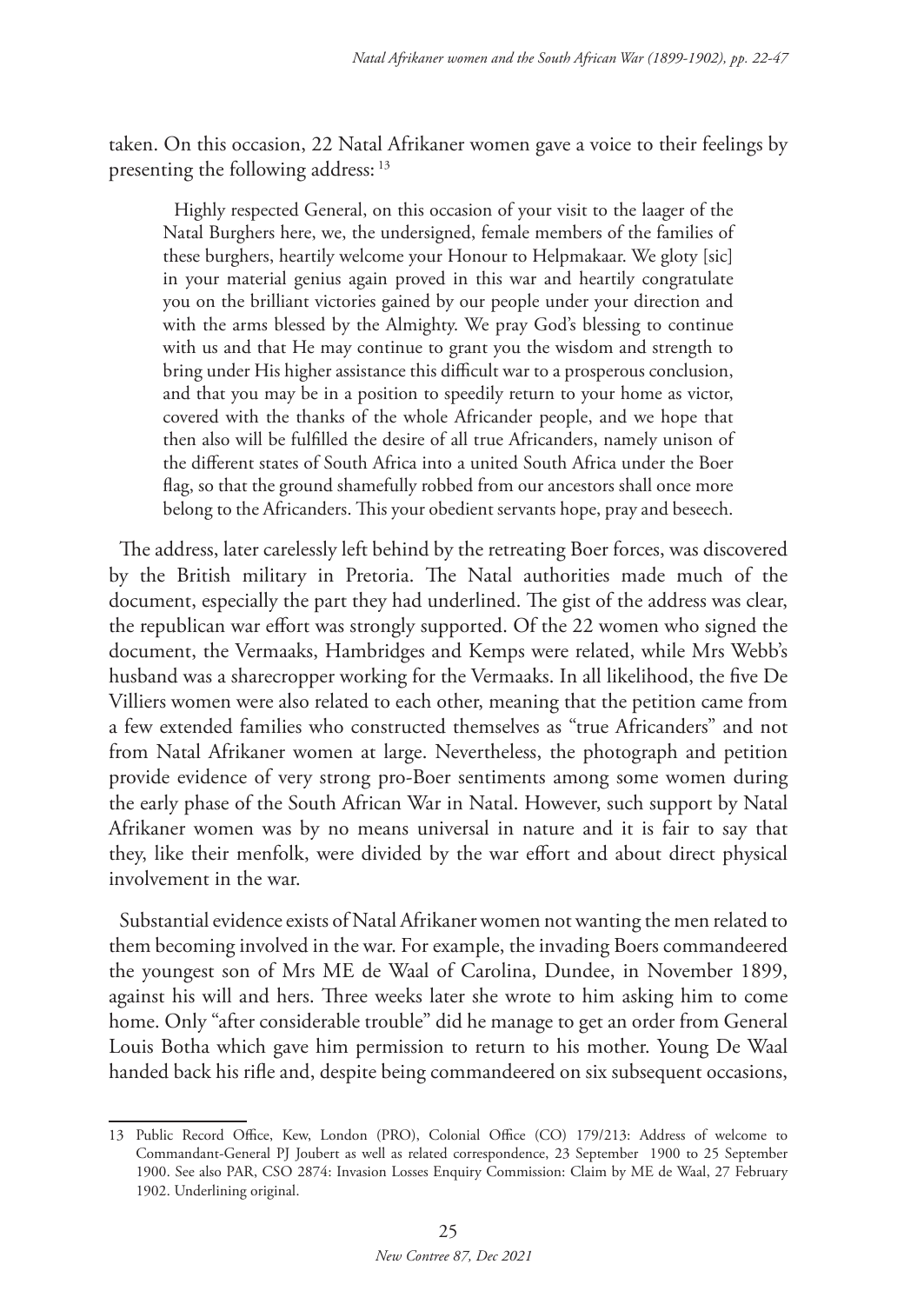refused to comply.14 Similarly, the sister of the Strydom brothers of Dundee, Johanna de Jager, who was married to Fritz de Jager, all of whom remained loyal to Britain, stated that she had tried to convince her husband not to join the Boers but he did not listen to her or her brothers.15 Furthermore, a young Afrikaner from Weenen, only identified by his Zulu name, Bensela, wanted to join the Boers but his mother forbade him to do so.16 We also learn that JJ Kemp's wife became hysterical when she was told that the Boers had commandeered her husband.<sup>17</sup>

MMCW Kemp of Kempenveldt, near Dundee, in referring to her sons, possibly sums up the views of the Natal Afrikaner women who were either suspicious of or decidedly against all involvement in the war on the side of the republics: 18

I spoke to them [her sons] when there was rumour of war and after war broke out about not joining the Boers. This was about Nov 1899 and January 1900 and on other occasions whenever I had the opportunity. My sons joined the enemy between December 1899 and February 1900. In the month of January 1900, I visited my son Johannes at his house and pleaded with him not to join the Boers and he promised he would not do so but the pressure was too great and he eventually joined the Boers during the month of January 1900. Several times before the commandeering before they had gone to the laager I did my utmost to keep my sons back also after they had gone to the laager.

In light of the above and in the historical context of the war, Natal Afrikaner women were divided on who to side with and were, in all probability, filled with a certain ambiguity. Many of them did not possess the same rabid patriotism as the women resident in the two republics. Despite this, the British military forces regarded Natal Afrikaner women as the most "disloyal" inhabitants of the colony,<sup>19</sup> a view possibly shaped by Lord Herbert Kitchener, the officer commanding for the British Army during the war, when he stated that the women were often more "bitter" than the men.<sup>20</sup> The closest any Natal Afrikaner woman came to possible military participation in the war was a Miss L Meyer of Weenen, who was captured at Newcastle together with a large number of Natal Rebels, that is, Natal Afrikaners suspected of committing high treason by, as British subjects, supporting the Boer war effort.<sup>21</sup> It is not known what became of her. Except for one occasion, no Natal Afrikaner women were charged with high treason. The exception was Annie Catherina Gowthorpe of Newcastle,

<sup>14</sup> PAR, CSO 2874: Invasion Losses Enquiry Commission: Claim by ME de Waal, 27 February 1902.

<sup>15</sup> PAR, AGO I/8/74: Correspondence regarding the looting of property belonging to J de Jager, 4 October 1899 to 5 January1901.

<sup>16</sup> PAR, Secretary of Native Affairs (SNA) I/7/40: Report of native intelligence officer No. 1, 14 December 1899.

<sup>17</sup> Vaal Technorama (VTR), JC Vermaak Collection, 03/14223: Declaration by JJ Kemp, 22 May 1900.

<sup>18</sup> PAR, CSO 2888: Invasion Losses Enquiry Commission: Claim by MMCW Kemp, 6 December 1901.

<sup>19</sup> PAR, AGO I/8/79: Application by JJ Kemp to return to his farm, 12 April 1901–24 April 1901.

<sup>20</sup> P Warwick, and SB Spies (eds.), *The South African War* (London, Longman, 1980), p. 168.

<sup>21</sup> *Natal Witness,* 17 October 1900. For her husband, JW Gowthorpe, the shame of being convicted of treason was unbearable and not long afterwards he committed suicide.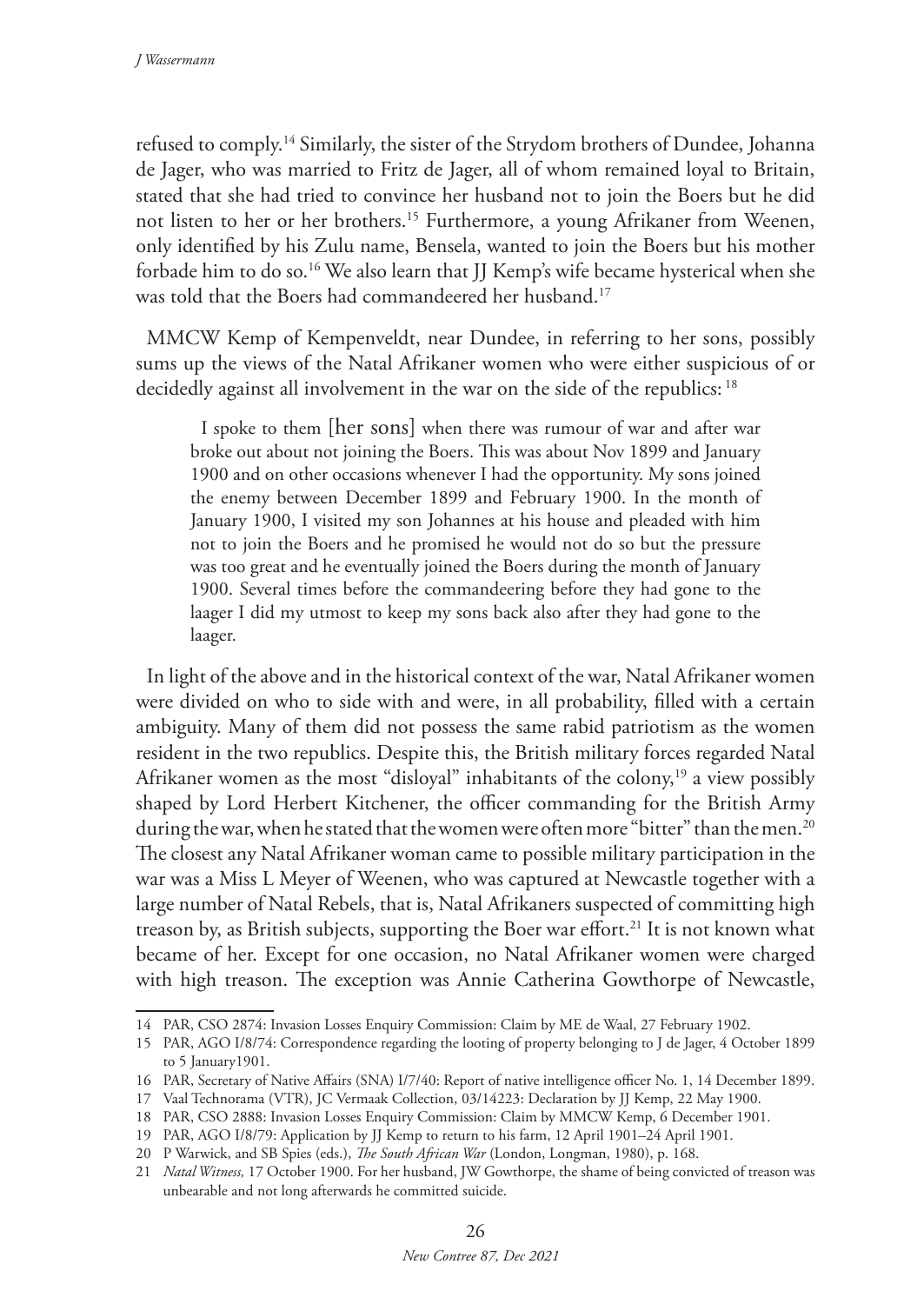who was accused of sheltering, harbouring, and supplying food to the Boers, and of joining and accompanying them to Volksrust in the Transvaal. However, numerous members of the local community testified in her favour. WM Rogers, for example, stated that she had given him £50 to flee to Delagoa Bay in Mozambique, and H Dunn testified that she had even nursed a wounded Hussar of the British Army. All charges against her were eventually dropped.22

In an incident unconfirmed by any official sources, JH Labuschagne, who was imprisoned in Pietermaritzburg on charges of treason, declared that Mrs Hannie van Tonder had been found guilty of aiding and abetting the commandos.<sup>23</sup> Apparently her two sons, who had joined the invading Boers, had visited their mother at her home near Helpmekaar. When they left, they were spotted by Africans, who reported the incident to the military. As a result, Mrs van Tonder was arrested and sentenced because she had not reported their visit as required by martial law.<sup>24</sup> The Natal Government was also (erroneously) under the impression that the wife of NM Dekker of Bloemhof, Dundee, was imprisoned alongside him in Pietermaritzburg. This was, however, denied by the governor of the prison.<sup>25</sup> From the available evidence, it is thus clear that no Natal Afrikaner women were convicted for actively supporting the invading Boer forces.

Nevertheless, a small group of Natal Afrikaner women were involved in auxiliary roles as go-betweens, providers of food, purveyors of war news, nurses, and agents in the field of intelligence.<sup>26</sup> The widow Jacoba Barrett,<sup>27</sup> née Groenewald, was a loyalist Natal Afrikaner woman who did work for the British authorities and was described by Attorney-General Henry Bale as "the only loyal Dutch woman I know of". Barrett was born in Natal but had resided in the Transvaal for a number of years. Shortly before war broke out, she and some family members returned to Natal.<sup>28</sup> It seems that during this time she was recruited into the intelligence department to gather information on Afrikaner attitudes in Umvoti County. To enable her to do this successfully, Barrett managed to move in with a leading Afrikaner of the Greytown, Umvoti area, LL (Lang Lewies) Nel and his family.

Two days after her arrival, on 19 October 1899, she submitted her first report that three people related to the Nels had joined the Boers. The Nel's youngest son

<sup>22</sup> PAR, AGO I/7/46: Lists of Natal rebels captured between 10 May 1900 and 4 June 1900 as well as incriminating documents compiled by Lt-Col AE Sandbach.

<sup>23</sup> War Museum of the Boer Republics (WM), Dagboek van Johannes Christoffel Buys: Deel 2, 23 September 1901, p. 30.

<sup>24</sup> OE Prozesky (Private Collection), Diary of JJA Prozesky: Diary entry, 22 September 1901, p. 527.

<sup>25</sup> PAR, CSO 1648: Passenger account for discharged prisoners, 6 August 1901 to 29 August 1901.

<sup>26</sup> P Marais, *Die vrou in die Anglo-Boereoorlog…,* pp. 167-177, for an overview of the spy activities of Boer women during the war.

<sup>27</sup> Not to be confused with Mrs Berrett, who is referred to in PHS van Zyl, *Die Heldealbum* (Johannesburg, Afrikaanse Pers, 1944), p. 86.

<sup>28</sup> PRO, CO 179/208: Letter from Attorney-General H Bale to Prime Minister AH Hime, 11 December 1899.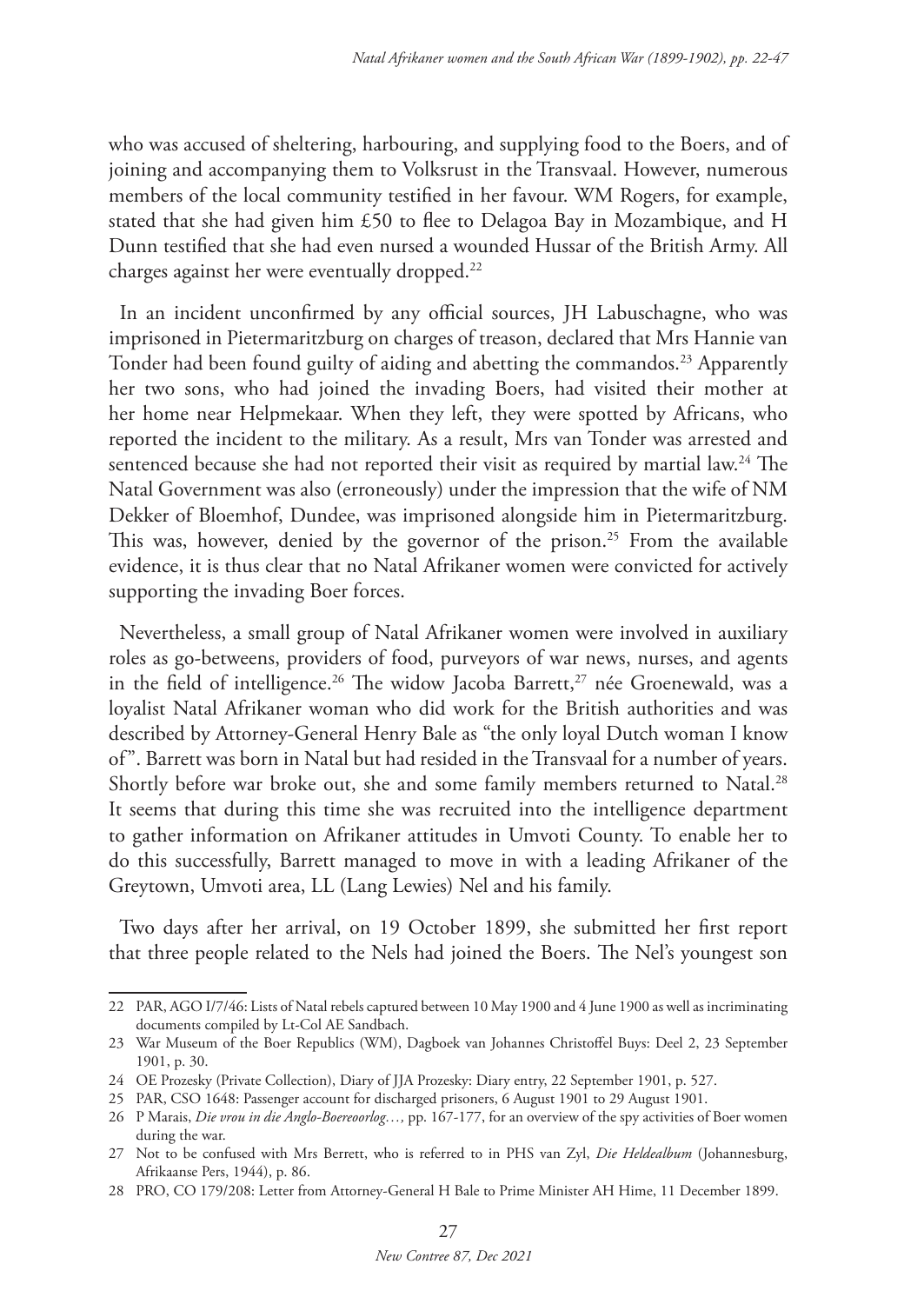was also recalled from school "so that he could ride around and warn the local Natal Afrikaners when they were to mobilise". On the same day, the eager Barrett submitted a second report notifying the authorities that the local Afrikaners were keeping their wagons back and not using them to despatch wool to the market. The wagons and horses were apparently kept at the ready for the planned arrival of the commandos in Greytown on 25 October 1899. This plan, according to Barrett, was underpinned by boastful talk about taking the magazine in Greytown by force; about teaching England a lesson; about God being on their side; and how they would not hesitate to kill women and children. A very alert Barrett undertook to warn the authorities immediately if danger arose. Barrett also reported that the Battle of Talana dominated discussions among the local Natal Afrikaners, some of whom were criticising the sluggish Boer commanders for allowing large numbers of British troops to escape to Ladysmith. The envisaged Boer invasion of Umvoti remained very much on the cards and Barrett also reported that the local Afrikaners were full of passion and excitement while they waited for any sign of the Boer invasion of Umvoti such as the cutting of the telegraph wires. In preparation for the invasion, they were stocking up on rusks and ammunition.

War talk, however, only took place when the local Englishmen and loyal Afrikaners such as Tony Keyter and "Old Laatz" were absent. Barrett's overt eagerness and the fact that she was an outsider, seemed to hamper her, for in her report dated 21 October 1899, it became clear that her hosts distrusted her. By now, Barrett had perceived a change in the attitude of the local Afrikaners. This was brought about by the Boer losses at the Battle of Talana and the lack of success around Ladysmith. Barrett's short mission ended on 22 October, four days after her arrival. She had failed to infiltrate the close-knit Afrikaner community of Umvoti. In her last report, she stated, "I dare not send a wire for the Dutch Boys [messengers] let the news out – they know all the magistrate knows, or how do they find it out".<sup>29</sup> It seems that immediately thereafter she left the Nels to go and reside in Pietermaritzburg.

Jacoba Barrett must have felt that very little had come of her efforts. She attempted to convince the authorities of her worth as a source of information and found a sympathetic ear in the attorney-general, Henry Bale. Barrett repeated the same information she had despatched earlier, but also added some known facts, rumours, half-truths, and gossip. She even offered Bale the services of her son "who knows the Transvaal well". The encounter with Bale prolonged interest in Barrett's reports for a few days. Her earlier reports were dug up and she had to confirm their authenticity by signing each of them. Governor Hely-Hutchinson then forwarded the reports to the Colonial Office where they were duly filed.30

<sup>29</sup> PRO, CO 179/208: Letter from Attorney-General H Bale to Prime Minister AH Hime, 11 December 1899.

<sup>30</sup> PAR, AGO I/7/40: Statements by Jacoba Barrett before SO Samuelson, 22 December1899.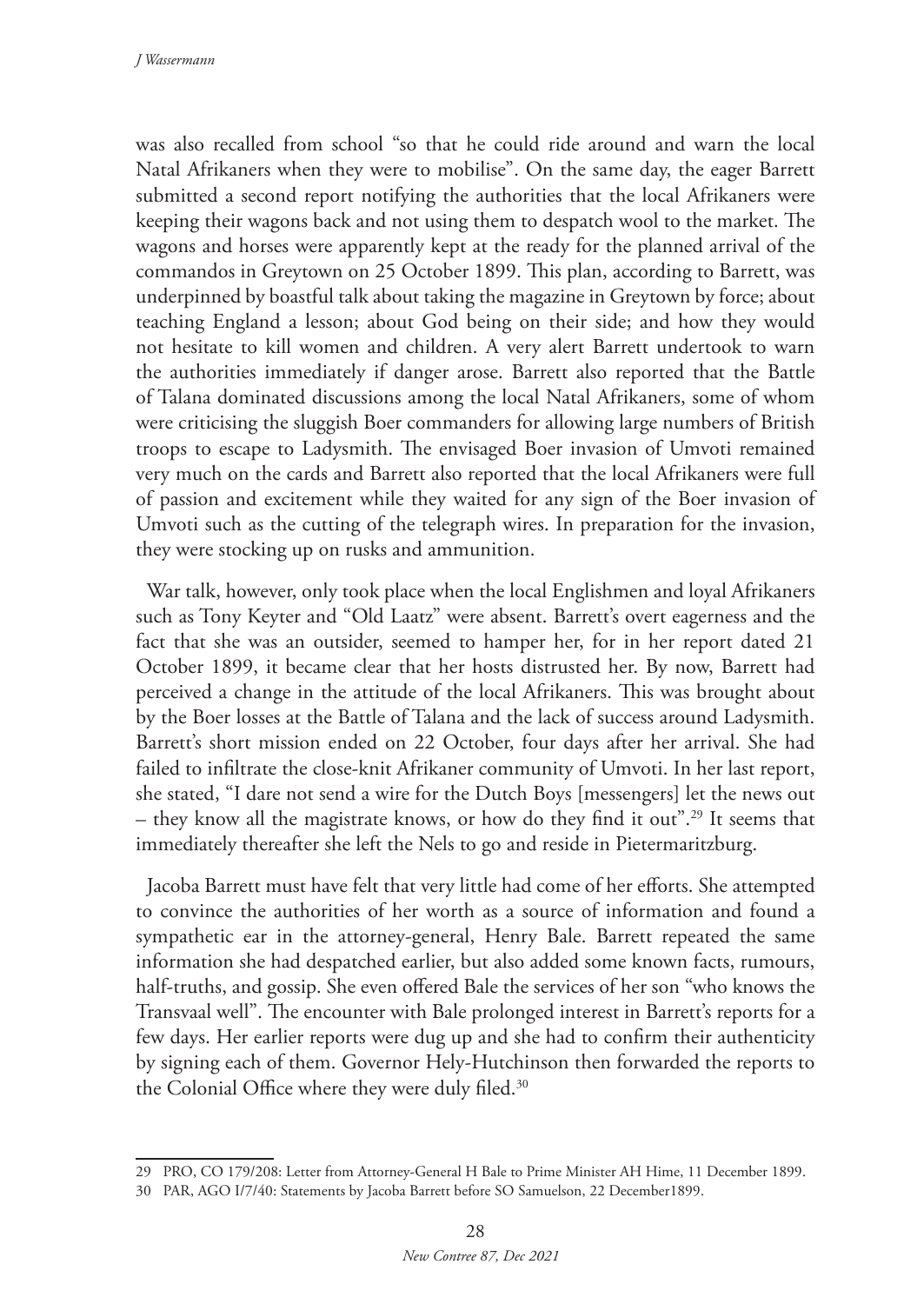If Allan Hershensohnn, a Natal Afrikaner and intelligence officer for the civil intelligence department, is to be believed, a Mrs Eksteen of Ingogo, who stayed at Pieter Keytel's<sup>31</sup> home in Pietermaritzburg, was actively involved in the Boer intelligence department. Hershensohnn claimed that Eksteen received information from Keytel about the undefended areas along the railway line and an indication that Boer forces might succeed in raiding the line near Ingogo. When Eksteen returned to her farm, she apparently forwarded this information to the Boer forces, possibly using an African runner. As with the reports by Barrett, the military did not see fit to act upon these tales.<sup>32</sup>

Natal Afrikaner women also became involved in the South African War by giving logistical and humanitarian support. A certain Mrs Meyer provided logistical support by working in Handley's store in Dundee when it was taken over by the Boer commissariat,33 while Mrs Arnold Boers of the Klip River district, who had lost a son in the war, baked 14 loaves of bread per week for three weeks for the Boer hospital north of the Tugela River. The hospital authorities supplied the flour and she was allowed to retain a small portion for her services. According to Mrs Boers, who at this stage was cut-off from Ladysmith by the siege of the town, the arrangement was their saving grace. Without it, her children would only have had mealie-meal porridge to eat. Mrs Boers also received medicine for her services.<sup>34</sup> Her sister-in-law, Mrs Gert Boers, baked bread for the Boer hospital under the same arrangement, while Mrs CM Vermaak endured comparable support around Dundee.35 Similarly SJ Laas of Paardeberg, Dundee, who eventually had four sons and two sons-in-law convicted as rebels, also baked bread for the Boers. The response of the Natal Government to these actions on the part of the women was to declare that "the baking (of) bread for the enemy" was regarded as "active assistance".36 However there is no evidence that any of these women were, charged with high treason. Within the context of the time, it was not seen as "fitting" to charge women with such an offence.

Several Natal Afrikaner women took to nursing the casualties of war albeit on opposite sides. Nurse SMG Otto, a Natal volunteer nurse and member of a very pro-British Natal Afrikaner family, nursed at Intombi Hospital during the siege of Ladysmith. Lt-Col Hyslop had no hesitation in saying that but for the devotion of

<sup>31</sup> The house of the Keytel's seems to have been a hotbed of pro-Boer activities. Mrs Keytel apparently helped Felix Coetzee, a burgher sentenced to seven years' imprisonment with hard labour for executing a "joiner", to make it to the Boer lines once he had escaped from the Pietermaritzburg Prison. Coetzee was arrested ten days later by Africans in Zululand. See VTR, JC Vermaak Collection, 03/2553/1: Memoirs of JC Vermaak, pp. 4-5, 1941.

<sup>32</sup> PAR, Minister of Justice and Public Works (MJPW) 117: Report by the civilian intelligence officer, A Hershensohnn, 25 May 1901.

<sup>33</sup> PAR, CSO 2914: Invasion Losses Enquiry Commission: Claim by LLA Zietsman, 18 March 1901.

<sup>34</sup> *Natal Witness*, 9 JUne 1900.

<sup>35</sup> PAR, CSO 2910: Invasion Losses Enquiry Commission: Claim by CM Vermaak, 6 October1900.

<sup>36</sup> PAR, CSO 2888: Invasion Losses Enquiry Commission: Claim by SJ Laas, 11 December1901.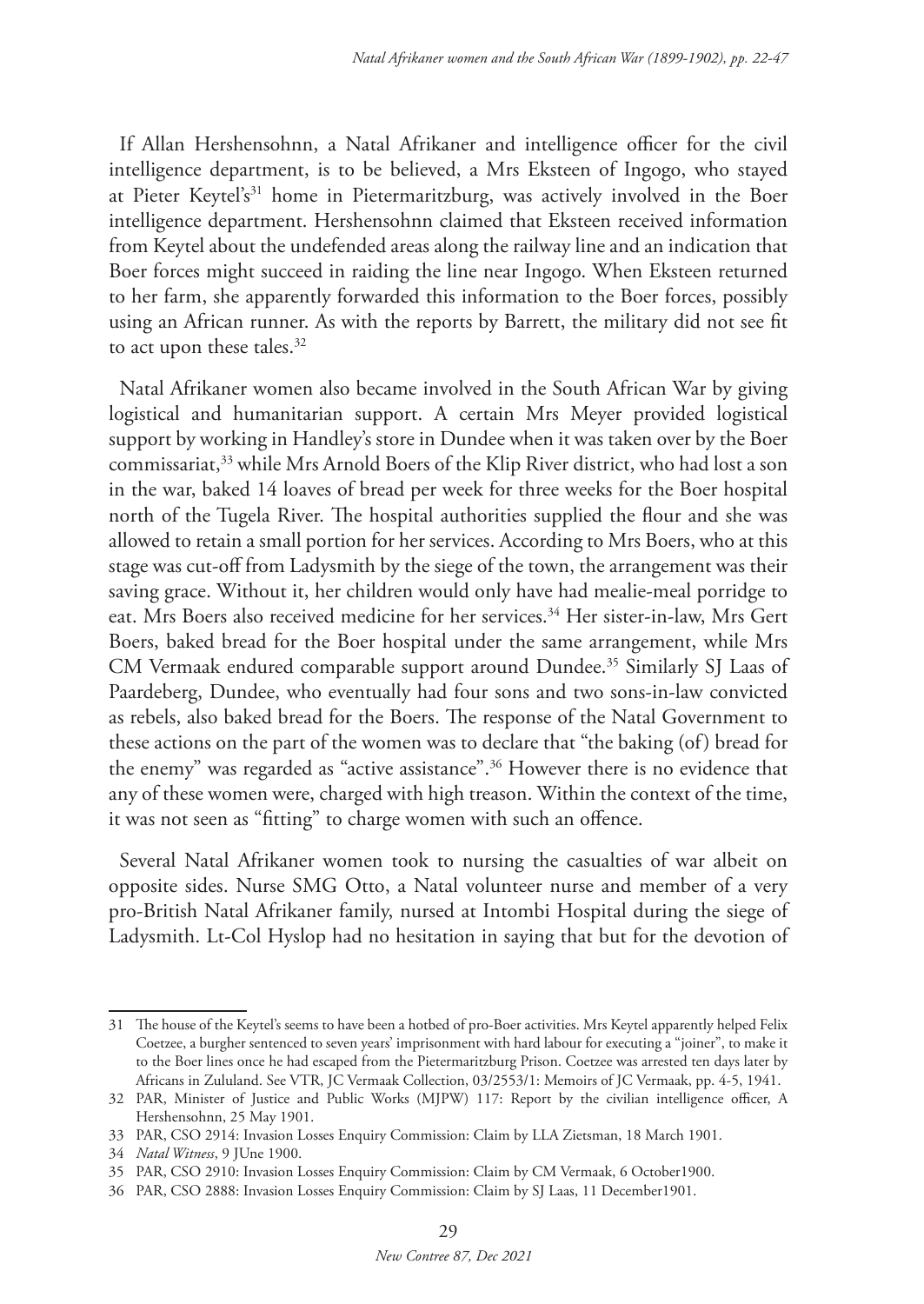nurses like Otto, the number of deaths would have been far higher.<sup>37</sup> As a result, he recommended her for the Royal Red Cross. Like Otto, Mrs MC (Gert) de Haas also worked as a nurse during the siege. The difference was that she only nursed Boer prisoners-of-war for a brief period before she and her family were removed to the Intombi Camp.38 Medical work was also undertaken by CM Vermaak of Rooifontein, Dundee, who provided medical assistance by nursing an invalid Boer from Pretoria for eight days.<sup>39</sup>

Nursing the wounded was also undertaken by Lucy Lydia Bester of Fourieskraal, Ladysmith, the sister-in-law of Ds HF Schoon. Lucy left for the Paarl district shortly before war broke out to study organ music. When large numbers of Boer POWs started arriving in Cape Town, many of them severely wounded, Bester abandoned her studies and volunteered as a nurse at the Simon's Town POW Camp. In a letter written in English to her sister, Mary Schoon, she reflected poignantly on the nature of her work: <sup>40</sup>

I have lost 4 patients: oh Mary, the one I shall never forget, he was too sweet a boy about 16 or 17. His eyes looked me full in the face till the end and after his death such a Heavenly Smile... I can never tell you how pleased I am that I have come to nurse them.

Her working conditions were made even more difficult by the animosity which was shown towards her. On one occasion this forced her to decline an invitation to a lunch that had been extended to all the nurses; her reason for not attending was that as an "Africander and especially [at] this time when politics are always discussed" she would not feel welcome. Bester eventually took ill with typhoid in mid-June 1900, but managed to survive. It is uncertain if she resumed her nursing career.<sup>41</sup>

Two of Lucy Bester's sisters, Maggie and a Mrs Mandy, also took up nursing during the war. Maggie Bester and her family arrived in the Harrismith area of the Orange Free State in the wake of the retreating Boers in March 1900.<sup>42</sup> She initially resided on their farm near Elands River Bridge, Harrismith, before she joined her sister in town where the pair nursed for two and a half months.<sup>43</sup>

<sup>37</sup> PAR, Prime Minister (PM) 90: Recommendation by Lt-Col Hyslop, 3 May 1901; Nurse Kate Driver (JJ Boyd) *Experience of a Siege* (a Nurse looks back at Ladysmith. Ladysmith Historical Society, 1978.)

<sup>38</sup> PAR, HF Schoon Collection, A 72: Dairy entry, 28 October 1899, p. 35.

<sup>39</sup> PAR, CSO 2910: Invasion Losses Enquiry Commission: Claim by CM Vermaak, 6 October 1900.

<sup>40</sup> PAR, HF Schoon Collection, A 72: Dairy entry, 16 June 1900, p. 371.

<sup>41</sup> A Davey, "Lucy Bester and the nursing of Boer prisoners at Simon's Town, 1900", *Simon's Town Historical Society Bulletin*, 19(1), 1996. In time, Bester followed two of her sisters to the USA where they eventually settled.

<sup>42</sup> PAR, HF Schoon Collection A 72: My experiences during the Anglo-Boer War by Maggie Bester, 26 September 1900.

<sup>43</sup> OE Prozesky (Private Collection), Diary of JJA Prozesky: Diary entries, 14 October 1899 and 14 November 1899, p. 26 and pp. 84-86.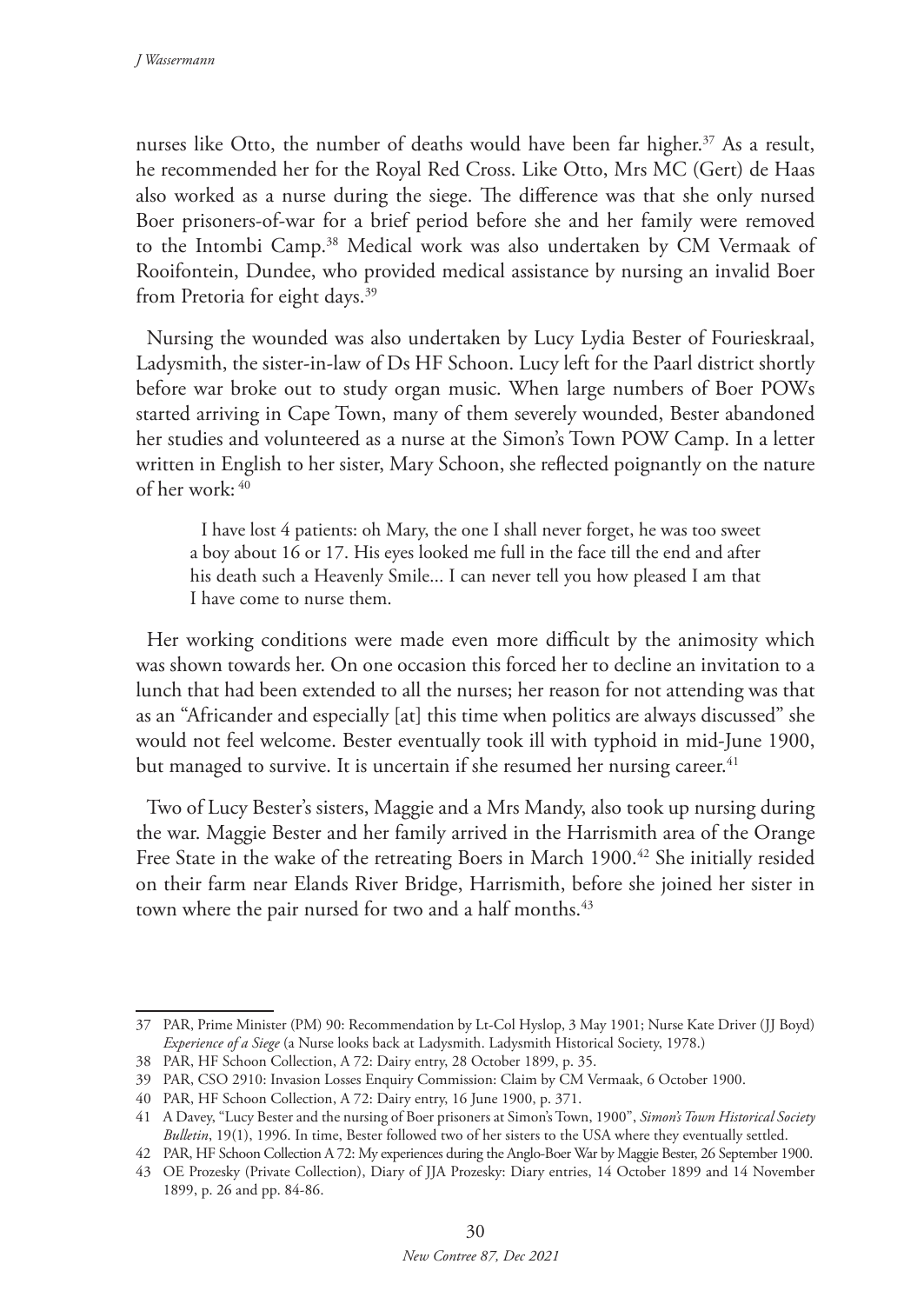# **Natal Afrikaner women and the psychological and physical trauma of war**

The general war experience of Natal Afrikaner women in the areas first occupied by the Boer forces and then liberated by the British Army meant psychological or physical harassment at the hands of either the Boer commandos or the British Army or both. One of the first encounters between Natal Afrikaner women and British soldiers proved extremely traumatic for the women involved. Reverend Oscar Prozesky, a German missionary with a station outside Newcastle, noted in his diary that British soldiers violated women in northern Natal from the beginning of the war. The first-mentioned case took place on 14 October 1899, when African women were shamefully treated near Dundee and Ladysmith.<sup>44</sup> Soon afterwards, a family of Natal Afrikaners experienced similar treatment. According to three unrelated sources, the 17th Lancers visited the De Waal's farm near Ladysmith in early November 1899. The whole family was accused of being spies and were arrested. Mrs de Waal and her two daughters were then raped. On arrival in Ladysmith, Jan de Waal was imprisoned as a spy while his wife, two daughters, one of them a mere 15 years old, and an African servant were kept in military confinement. Here they were allegedly raped on a number of occasions, with one daughter claiming that she was raped by ten "young officers" in one night. The two girls and their African servant eventually managed to escape to the Boer lines. In the meantime, their mother had died as a result of the "outrage and exposure perpetuated on her by Lancers". The two De Waal girls were then sent to Pretoria by the Boers for medical treatment.<sup>45</sup>

Fears of sexual harassment were also expressed by Mrs van Niekerk, whose husband was in the lunatic asylum in Pietermaritzburg where he later died. She lived with her children at Lennoxton near Newcastle and complained that an African had behaved insolently towards her. As a result, she asked the local magistrate for protection. He subsequently ordered the arrest of the African in question. Several nights later, four drunken soldiers arrived at her house and made "shameful suggestions" to her and her daughters, aged 12 and 15 years. The women had to keep them at bay all night. Mrs van Niekerk again complained to the magistrate, who this time would not accept the charge. His reason, according to Mrs van Niekerk, was that the soldiers would be punished too severely. At the same time, he released the African in question.<sup>46</sup>

Natal Afrikaner women also suffered during the first month of the war because of the actions taken by the British Army against their husbands as suspected rebels. A case in point was the arrest of PC Cronjé of the farm Rest in Dundee in October 1899. Three months later, in a letter written on her behalf and signed by her, Mrs

<sup>44</sup> OE Prozesky (Private Collection), Diary of JJA Prozesky: Diary entries, 14 November 1899 and 18 November 1899, pp. 84-92; ES Leversage, *Christiaan de Wet Annale,* 10, pp. 135-136.

<sup>45</sup> National Archival Repository, Pretoria (NAR), A 739, Vol 5 Book 2: Telegram Roos to Reuter, 15 November 1899.

<sup>46</sup> OE Prozesky (Private Collection), Diary of JJA Prozesky: Diary entry, 13 September 1900, p. 298.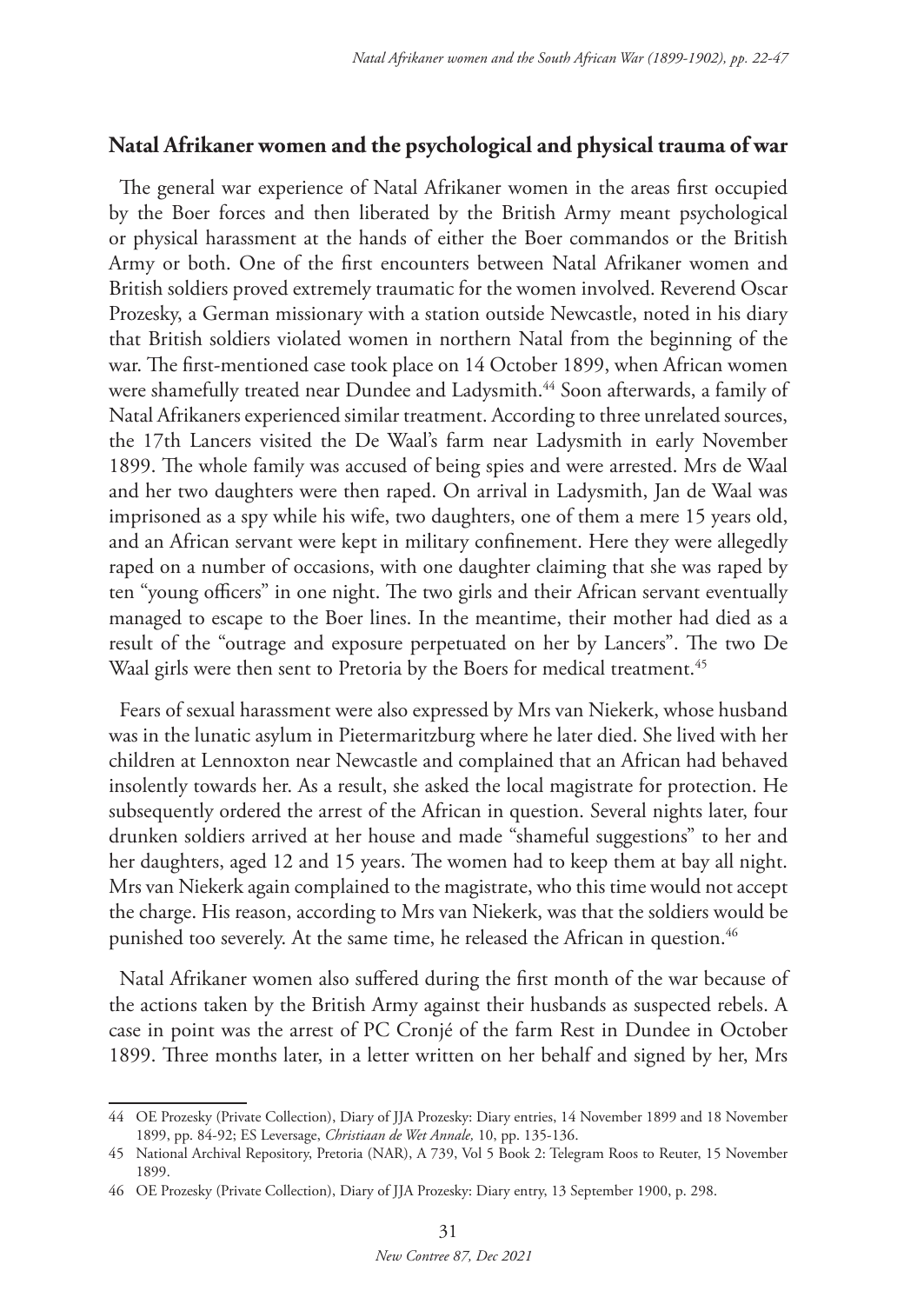EM Cronjé asked the colonial authorities about the whereabouts of her husband. PC Cronjé had, in the meantime, been released on parole on 6 February 1900 with strict instructions to reside in Pietermaritzburg. It is unclear when Mrs Cronjé received this information because letters addressed to areas under Boer occupation were kept back until after the war.<sup>47</sup>

Harsh treatment of Natal Afrikaner women by Boers was almost exclusively reserved for the female family members of loyalists. The treatment of Mrs Liebenberg of Dundee, whose husband Barend remained loyal, was such an example. Liebenberg and her children were given passports to cross into the British-held territory via Pomeroy and Greytown by wagon. When the family reached Helpmekaar, they were stopped and kept prisoner for three days. Guards surrounded the wagon and the Liebenbergs were told that they would be shot should they try to escape. The family was returned to Dundee where the eldest Liebenberg boy was imprisoned, apparently because he was a British subject. On 2 January 1900, Mrs Liebenberg and the rest of her family were banished to Pretoria from where they were eventually allowed to proceed to Durban via Lourenco Marques in Mozambique. 48

A similar fate befell the widow Emily Pieters, owner of the farm Maxwelton, and her two young sons in May 1900. When the British attacked the Boer positions on the Biggarsberg, she and her children attempted to reach her loyalist uncle, Adrian (AL) Jansen. They were, however, stopped by two Boers who became angry when she told them she was going to the farm of a loyalist. She was subsequently ordered to Dundee under guard. Here her request to proceed to the farm of her father, WS Naudé, was denied. Pieters was then sent to Johannesburg by rail and later to Lydenburg where she stayed with an aunt. Eventually, in September 1900, she received permission to go to Lourenco Marques.<sup>49</sup> Pieters and her sons could not make their way back to Natal since the military had prohibited the British consulgeneral from issuing permits to people wishing to travel to Durban because of the overcrowded state of the city. It was only after the intervention of her father, the Dundee magistrate and editor of the *Natal Afrikaner*, Joshua Hershensohnn, and testimonies from loyal Natal Afrikaners that Governor Hely-Hutchinson issued a permit to Pieters enabling her to proceed to Durban. A short while later, she and her sons joined Adrian Jansen.<sup>50</sup>

Frequent contact between British soldiers and Natal Afrikaner women in the war zone resumed when the siege of Ladysmith ended. The relationship was, for the most part, problematic and the British Army, smarting from their humiliation at the

<sup>47</sup> PAR, CSO 1640: Correspondence regarding the whereabouts of PC Cronjé, 23 January 1900-19 February 1900.

<sup>48</sup> PRO, CO 179/211: Letter from Mrs B Liebenberg to PUS, C Bird, 24 April 1900.

<sup>49</sup> PAR, CSO, 1659: Documents relating to the daughter of WS Naude in Lourenco Marques, 1 October1900-11 October 1900.

<sup>50</sup> OE Prozesky (Private Collection): Diary of JJA Prozesky: Attached statements, p. 438.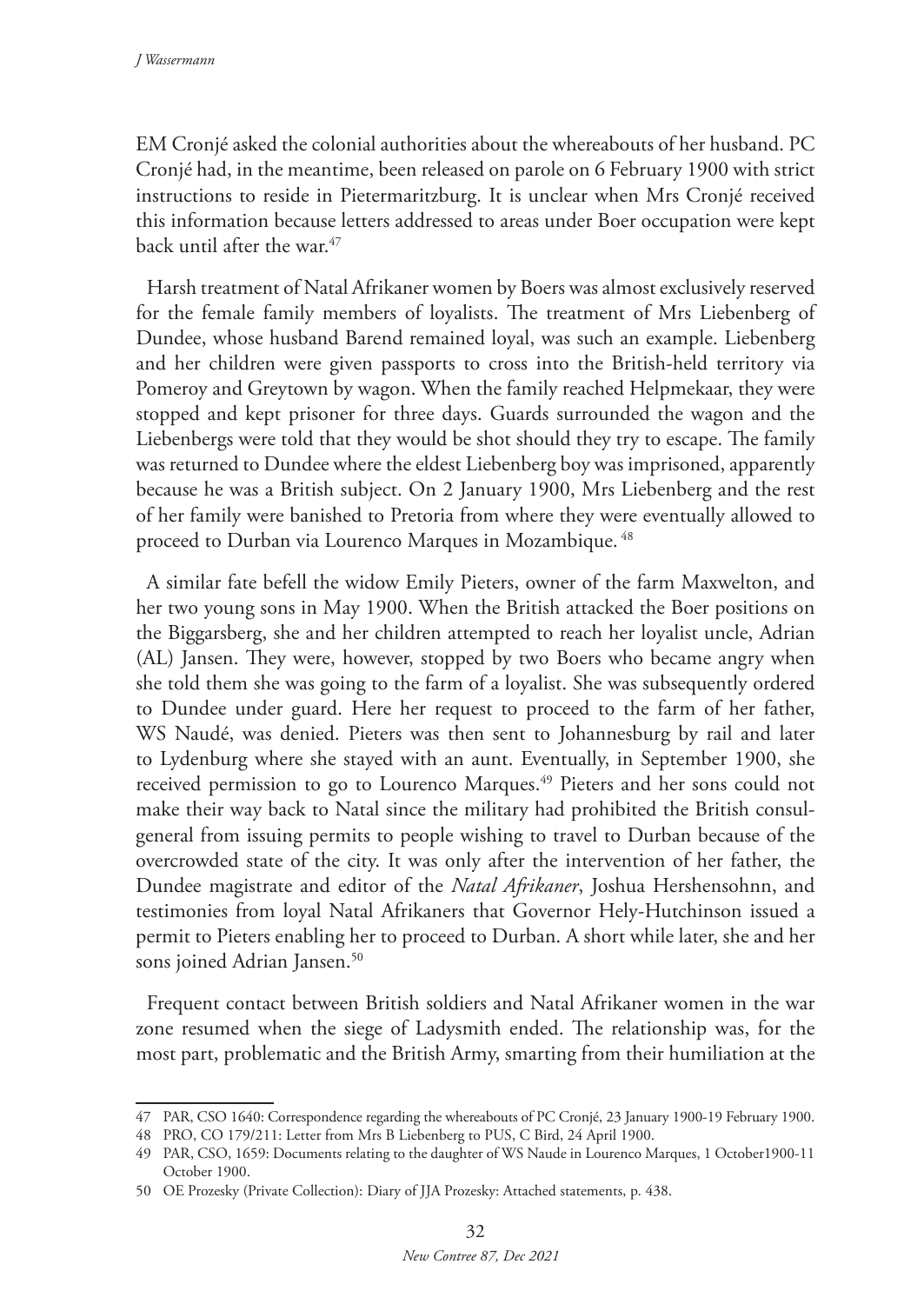hands of the Boer forces, were looking for rebels everywhere.

There is a snapshot of evidence in this regard which has been raised many-a-time as an example of the experience of Natal Afrikaner women whose husbands were arrested on high treason as rebels, exists. One of the first Natal Afrikaner woman to become the butt of British wrath was the heavily pregnant Mrs SM (Sannie) Colling of the farm Georgina near Ladysmith. Here, husband Fred Colling, was commandeered by the Boers as a smallpox guard responsible for inspecting African homesteads to prevent the spread of the disease. A posse of Natal Police ran into an ambush when they approached her farmhouse on  $15$  March  $1900$ <sup>51</sup> Not long afterwards, another group of policemen arrived and proceeded to kill all her poultry and damage the property. Colling and her two children were removed to the farm, Fourieskraal, on the outskirts of Ladysmith. They remained there as prisoners, only receiving porridge for food. After persistent requests, Colling was allowed to proceed to Ladysmith where her child was born.<sup>52</sup>

The military's attitude towards Colling was expressed by Lt-Col AE Sandbach who stated that no consideration was to be shown to her because her husband was a rebel. Instead, she and her family were to be sent to Pietermaritzburg before the end of April 1900, without expense to the military authorities. Since the Natal Government refused to maintain people deported to Pietermaritzburg by the military, Colling's livestock was sold to pay for her keep in Ladysmith and Pietermaritzburg. The balance was left in credit with the director of supplies.<sup>53</sup> When her new-born child was 10 days old, she was deported to Pietermaritzburg. Shortly after her arrival, the commandant informed her that there was no more money and that she had to see to her own needs.<sup>54</sup> She was obliged to spend some time on nearby Afrikaner farms between Durban and Pietermaritzburg and Greytown.<sup>55</sup> The physical and psychological trauma suffered by Colling took its toll and she fell very ill after the birth of her child.<sup>56</sup> Initially she lost her speech but, in time, her health improved.<sup>57</sup> On 17 August 1900, she was well enough to return to Ladysmith to visit her imprisoned husband.58 A week later she was allowed to return to the farm of her mother, Mrs Cronjé. Colling's experiences at the hands of the British caused much bitterness in the area. As a result, she and her mother were suspected of providing accommodation to six members of the party of Boers who had attacked the Wasbank

<sup>51</sup> PAR, HF Schoon Collection A 72: Diary entries, 6-7 May 1900, pp. 311-312; PRO, CO 179/213: Statement by Trooper ATS Boyle to Sub-Inspector Hellett, 24 March 1900.

<sup>52</sup> PAR, AGO I/7/42: Letter from Lt-Col AE Sandbach to provost marshal, 26 April 1900.

<sup>53</sup> PAR, HF Schoon Collection A 72: Diary entries, 6-7 May 1900, pp. 311-312; PRO, CO 179/213: Statement by Trooper ATS Boyle to Sub-Inspector Hellett, 24 March 1900.

<sup>54</sup> OE Prozesky (Private Collection), Diary of JJA Prozesky: Attached statements, p. 438.

<sup>55</sup> PAR, HF Schoon Collection, A 72: Dairy entry, 29 May 1900, p. 338.

<sup>56</sup> PAR, HF Schoon Collection, A 72: Dairy entry, 23 June 1900, p. 378.

<sup>57</sup> PAR, HF Schoon Collection, A 72: Dairy entry, 17 August 1900, p. 423.

<sup>58</sup> PAR, HF Schoon Collection, A 72: Dairy entry, 25 August 1900, pp. 430-431.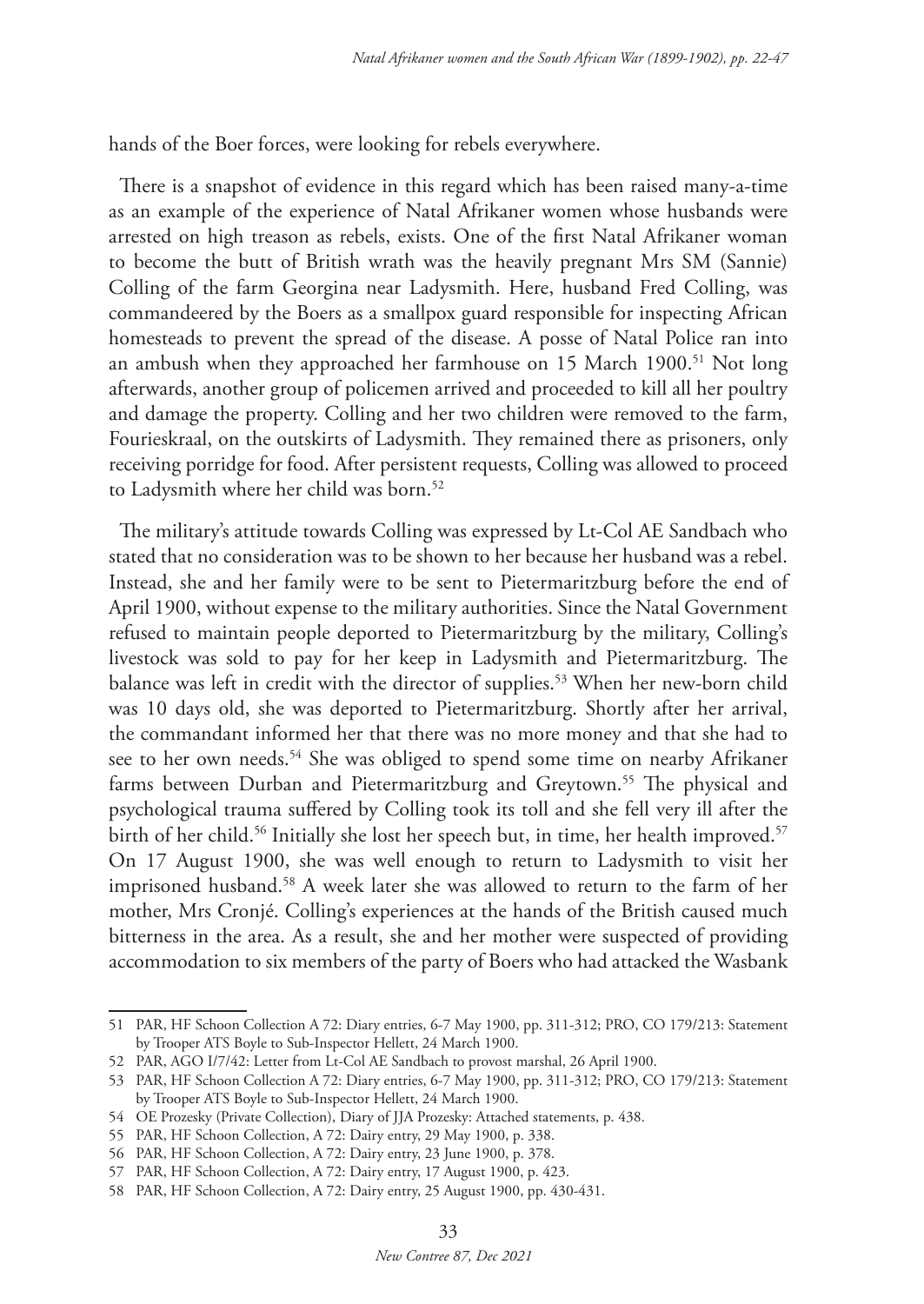## Station in October 1900.59

When Buller's Army advanced north, other Natal Afrikaner women suffered a fate similar to that endured by Colling. According to RC Billington, a muleteer with the advancing force of General Redvers Buller, the British force encountered their first three Natal Afrikaner women on 12 May 1900 on the farm Vermaakskraal. These women were immediately arrested and sent under escort to Ladysmith. The same happened a short distance away at the farm of the Kemp family where two more Afrikaner women were taken prisoner.<sup>60</sup> Approximately one month later, on 9 June 1900, the three women captured at Vermaakskraal (the wives of PR and Coenraad Vermaak and P van Breda) arrived in Pietermaritzburg telling tales of horror, destruction, and the looting of livestock by the military. The wife of Coenraad immediately left to seek shelter with her parents, the Odendaals, at Noodsberg.<sup>61</sup> The others, in all probability, remained in Pietermaritzburg becoming, along with Sannie Colling, the first of hundreds of Natal Afrikaner women to be removed from their homes to the capital. The experiences of the above-mentioned groups of women were repeated in one form or another at almost every Afrikaner farm in Northern Natal as is outlined below.62

The men MC Cronjé of Camelot, JS van Niekerk and LP Adendorff of Welgedacht, and JJ Smit were commandeered by a Boer force when it occupied Northern Natal. With the arrival of the British forces in Newcastle, these men adhered to Buller's proclamation and surrendered. The men were subsequently arrested in Pietermaritzburg or on the *Catalonia* at sea in Durban harbour and imprisoned. On 30 May 1900, some days after the surrender of their husbands, the women were surprised when members of the Natal Police arrived on the respective farms. The police took all Cronjé's cattle and horses as well as a spider and wagon, leaving Mrs Cronje with only three cows and calves. On the same day, they took all the livestock belonging to Van Niekerk, Smit, and Adendorff, leaving Mrs Adendorff completely without means and a baby and blind brother to care for.<sup>63</sup> Also, near Newcastle, Mrs Boshoff, whose husband was arrested as a suspected rebel, owned more than 1 300 head of sheep and goats and 80 head of cattle, all of which was taken by the military except for five goats, which the family had to slaughter to survive. Mrs Boshoff

<sup>59</sup> PAR, 1/LDS 3/3/14: Correspondence regarding the request by HB Cronjé to be allowed to visit his mother, 31 October 1900 to 7 November 1900.

<sup>60</sup> RC Billington, *A mule-driver at the Natal front: Transport experiences in Natal* (London, Chapman & Hall, 1901), pp. 53-56.

<sup>61</sup> PAR, HF Schoon Collection A 72: Diary entry, 9 June1900, p. 354. No amount of research could reveal where the women were kept when imprisoned in Ladysmith and Pietermaritzburg.

<sup>62</sup> PAR, CSO 2869: Invasion Losses Enquiry Commission: Claim by AF Byloo, 28 September 1900; PAR, HF Schoon Collection A 72: Diary entry, 16-17 October 1900 and 22 October 1900, pp. 489-490 and p. 493; PAR, CSO 2864: Invasion Losses Enquiry Commission: Claim by JBS Adendorff, 8 October 1902; PAR, 1/ LDS 3/1/1/17: Letter from magistrate Klip River district to LW Meyer, 24 April 1901.

<sup>63</sup> PAR, PM 18: Request for assistance from the Natal Government in securing cattle removed by members of the Natal Police, 19 July 1900 to 15 August 1900.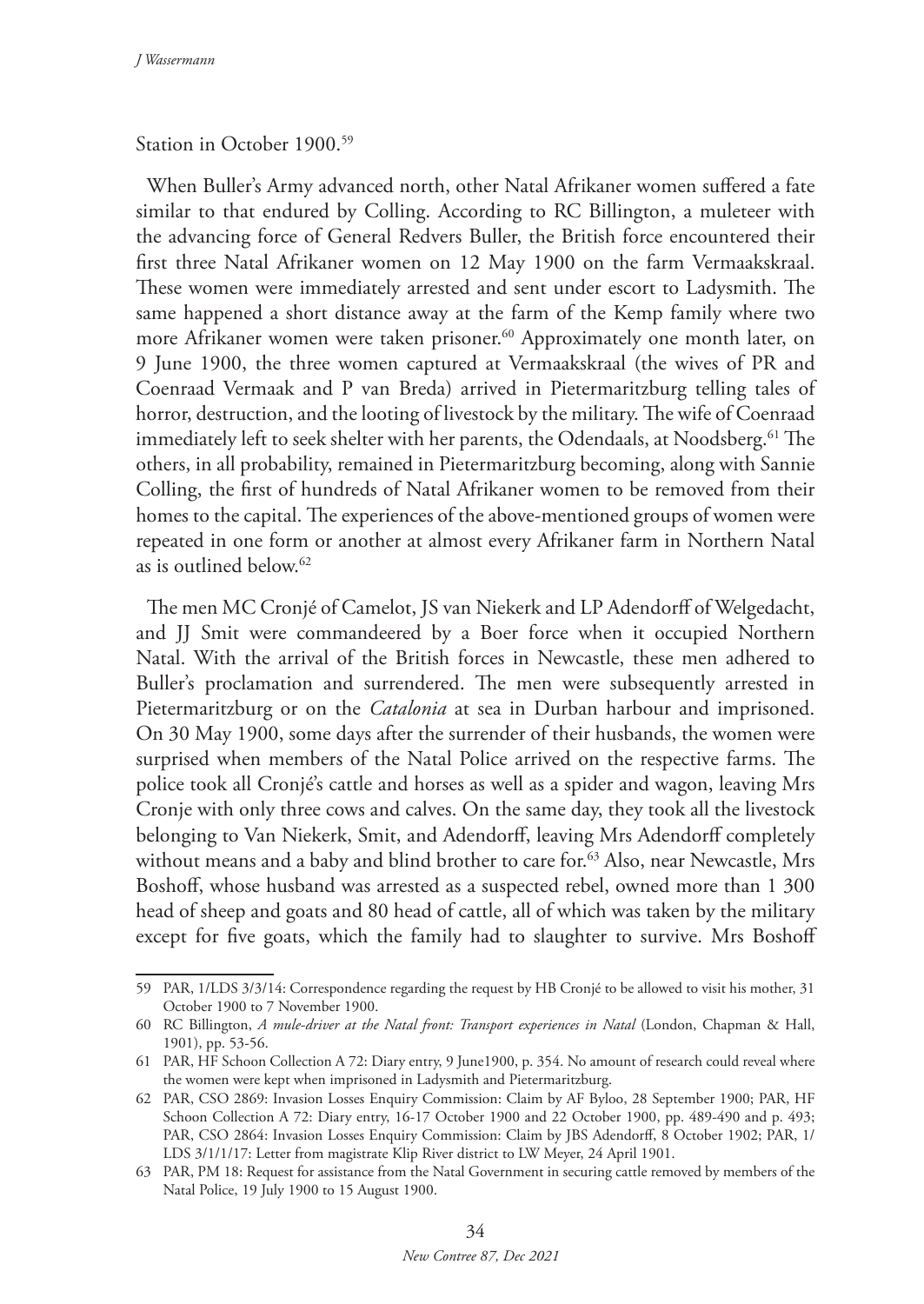had to go into the town to ask the commandant for some food to help her and her children survive<sup>64</sup>

Similar events occurred near Dundee. Mrs PC Cronjé of the farm Rest near Helpmekaar complained in a letter to the magistrate of Dundee that soldiers of the Imperial Light Horse had taken seven horses, 1 330 sheep and 550 goats. They had also taken her spider and the harness for her oxen. She appealed to the magistrate to tell her what documentation she should send him to obtain an order to stop the looting of her remaining livestock.<sup>65</sup> Natal Afrikaners not only lost the livestock they had to take care of but, at times, were even turned out of their homes. FAJ van Niekerk, AMJ Cronjé and JC Hattingh, imprisoned rebels, asked that their wives be removed from their farms near Newcastle to the Pietermaritzburg Concentration Camp because they were being intimidated by Africans. Mrs Cronjé and her three children were turned out of her house on the farm Applebloom by an African who took clothes and featherbeds. She joined the other two women on the farm Loskop where they were also intimidated by Africans one night. The government, however, refused to heed the call of the husbands and suggested that they be allowed to reside in a town run by the military.<sup>66</sup>

Verbal insubordination was often the only way in which Afrikaner women could fight back, especially against the military. In the Newcastle district, Mrs O'Reilly, an Afrikaner woman married to an Irishman, was at the forefront of verbal abuse and belittling of British soldiers. When her husband was arrested by the British, she accused the soldiers of being "too cowardly to catch the Boers in the Transvaal for you are too scared, but this you can do, arrest tame people (*mak menschen*)".67 Such verbal abuse did not stop the soldiers from searching and looting the houses of Afrikaner women in the area.<sup>68</sup>

Further south in Ladysmith, Mrs MC de Haas also ran into trouble because of her utterances.<sup>69</sup> The problems for De Haas began when one of the male residents in her boarding house spat at the picture of General de Wet which she had in her parlour. De Haas rebuked him and said the English would be glad to have someone of that calibre.70 The outcome was that in January 1901, she was deported to

<sup>64</sup> OE Prozesky (Private Collection), Diary of JJA Prozesky: Diary entry, 9 September 1900, p. 292.

<sup>65</sup> PAR, 1/DUN 3/1/8: Letter Mrs PC Cronjé to magistrate Dundee, 21 May 1900.

<sup>66</sup> PAR, CSO 1688: Application by FAJ van Niekerk, AMJ Cronjé and JC Hatting for their wives to be removed to the Pietermaritzburg Concentration Camp, 21 October 1901 to 30 October 1901.

<sup>67</sup> E Prozesky (Private Collection), Diary of JJA Prozesky: Diary entry, 6 July 1900, p. 238.

<sup>68</sup> PAR, HF Schoon Collection, A 72: Dairy entry, 11 January 1902, p. 758.

<sup>69</sup> PAR, HF Schoon Collection, A 72: Dairy entry, 4 January 1901, pp. 556-557. MC de Haas was the sister of Otto Krogman the leader of Ladysmith Commando and daughter of the feisty Annie Krogman. See PAR, CSO 2873: Invasion Losses Enquiry Commission: Claim by MC de Haas, 12 September 1900.

<sup>70</sup> OE Prozesky (Private Collection), Diary of JJA Prozesky: Diary entry, 12 May 1901, p. 502; OE Prozesky (Private Collection: Letter MC de Haas to JJA Prozesky, 10 July 1901.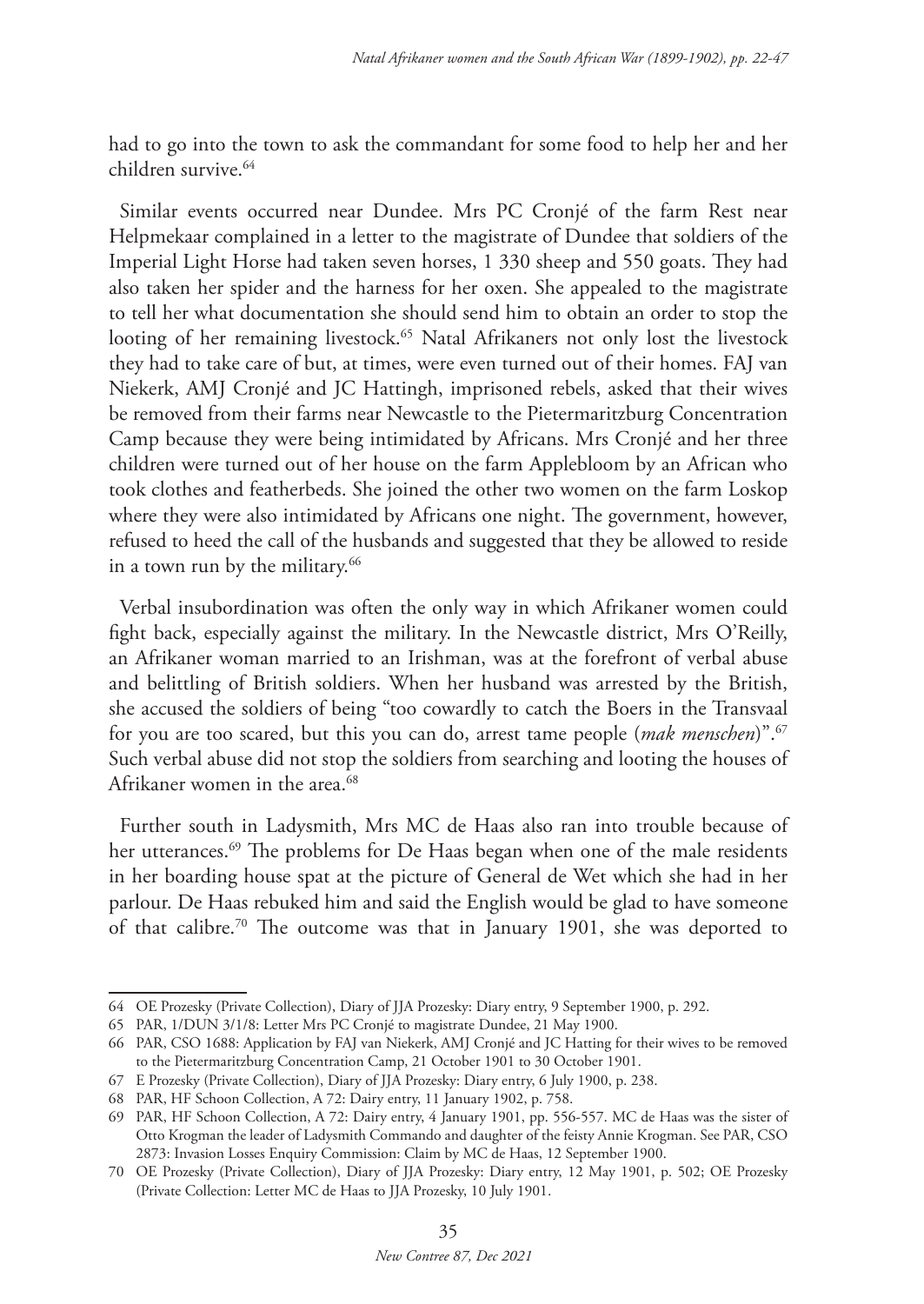Pietermaritzburg under martial law at her own cost.71 In an open-hearted letter to Prime Minister Albert Hime, De Haas explained her predicament:<sup>72</sup>

I am a resident of Ladysmith. On the  $6<sup>th</sup>$  Jan. last (1901) on false reports to the commandant of Ladysmith I was reported by some men who were living in my house as boarders, men of no reputation and who has [sic] bitter feeling and prediuce [sic] against the Dutch nation. I being Dutch myself was cruelly taunted and provoked several times from the men living in my house. I admit I spoke indiscreetly several times of their insolent taints and disgraceful language.

Her explanation fell on deaf ears. Five months after her removal, De Haas felt that the period of separation from her husband and children was sufficient punishment for any discretion she might have been guilty of. She therefore requested permission to return to Ladysmith, but her request was denied by the military. This did not deter her. She opened a boarding house in Boshoff Street in Pietermaritzburg,73 and visited rebel prisoners like the Buys brothers in the local prison, taking them pineapples as gifts.74

Almost all aspects of the family and private lives of Natal Afrikaner women were affected by the psychological trauma and disruptions caused by the war. LLA Zietsman of the Dundee district was to have married fellow Natal Afrikaner, Daniel Dekker, in October 1899. The outbreak of war put an end to this dream because Dekker was commandeered and then continued to serve with the Vryheid Commando. By March 1901, Zietsman had still not heard from Dekker.75 Uncertainty about the whereabouts of family members and friends during the war was a common occurrence. EM Botha, who went to Rhodesia prior to the war, had no idea what had happened to Gideon Joubert and Coenraad Breytenbach, who had worked on her farm Lekkerwater near Newcastle.<sup>76</sup> Similarly MMCW Kemp of Kempenveldt, Dundee, did not know the whereabouts of some of her sons.<sup>77</sup>

## **Natal Afrikaner women in concentration camps**

The largest number of Natal Afrikaners to be detained were those in the concentration camps. These camps, erected to pacify and care for the Boer population, resulted

<sup>71</sup> AR, AGO I/8/76: Minute paper regarding men to be removed from Ladysmith to Estcourt, 28 December 1900 to 24 January 1901.

<sup>71</sup> PAR, PM 22: Correspondence regarding the request by MC de Haas to return to Ladysmith, 11 June 1901 to 24 June 1901.

<sup>73</sup> PAR, MJPW 88: Correspondence regarding the application of LJ de Jager to enter the Pietermaritzburg Concentration Camp, 31 October 1901 to 18 January 1902.

<sup>74</sup> WM, Dagboek van Johannes Christoffel Buys: Deel 2, 27 Januarie1901, p. 5.

<sup>75</sup> PAR, CSO 2914: Invasion Losses Enquiry Commission: Claim by LLA Zietsman, 18 March 1901.

<sup>76</sup> PAR, CSO 2868: Invasion losses Enquiry Commission: Claim by EM Botha, 19 January 1903.

<sup>77</sup> PAR, CSO 2888: Invasion Losses Enquiry Commission: Claim by MMCW Kemp, 6 December 1901.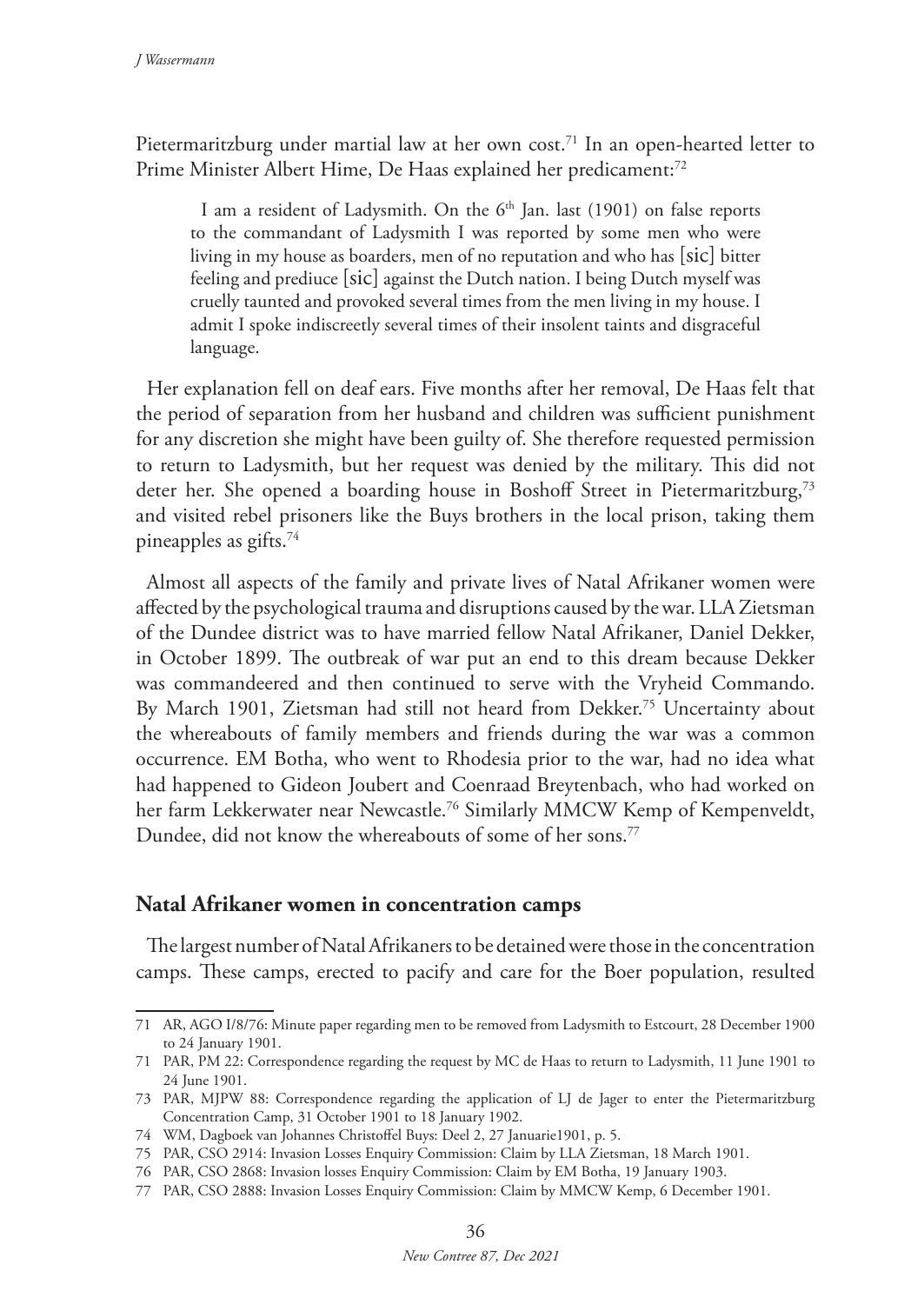in the creation of several camps in Natal, namely at Ladysmith, Eshowe, Howick, Colenso, Pinetown, Pietermaritzburg, Jacobs, Wentworth and Merebank.78

The first concentration camp to be established in Natal was located at Fort Napier in Pietermaritzburg. The camp was officially created in August 1900,79 with the first inhabitants arriving on 10 August 1900.<sup>80</sup> The first Natal Afrikaners to arrive were Mrs JH Breytenbach and her seven children from Newcastle who were described as destitute and accused of hiding dynamite on their farm. After their arrival, a steady trickle of "undesirable" Natal Afrikaners, such as Mrs GF Maritz, Mrs M Botha and her baby, and Mrs JB Louw and her four children, all from Newcastle, joined them. In their wake, on 2 November 1900, the so-called undesirables, namely Mrs Gregory and her governess, Miss Latty, and Mrs ME Kock<sup>81</sup>and her four children, all from Dundee, followed.82

From then on until just before the war ended, hundreds of Natal Afrikaners were deported, especially to the Pietermaritzburg Concentration Camp. The full range of justifications for sending Natal Afrikaner women and children becomes clear when studying the camp registers.<sup>83</sup> Reasons offered included: "Anti British"; "For protection"; "Undesirable"; "Destitute"; "Suspect"; "Refugee"; "Husband tried for treason"; "Own request"; "Military reasons, farm had to be cleared"; "No reason given"; "Cattle in the Transvaal"; "Rebel" and "Harbouring enemy".<sup>84</sup> Clearly there was a large range of reasons, many punitive as part of the total war waged against Natal Afrikaners, with others humanitarian in nature<sup>85</sup> or motivated by martial law.

The process of removing Natal Afrikaners to the concentration camps, as explained by CM Meyer of Gladstone, Dundee, was reminiscent of that experienced by their republican kin: <sup>86</sup>

At noon on the 6th of November 1900 some Policemen came to my house and told me that my family and I must all be at the station at 3 o'clock that

<sup>78</sup> The history of several Natal Concentration Camps is well documented, see for example: AU Wohlberg, "The Merebank Concentration Camp in Durban, 1901-1902" (MA thesis, UOFS, 2000); AU Wohlberg, "The Durban Concentration Camps: Merebank, Wentworth and Jacobs", in JM Wassermann and BT Kearney (eds.), *A warrior's gateway: Durban and the Anglo-Boer War, 1899-1902*, (Pretoria, Protea Book House, 2002), pp. 272-303.

<sup>79</sup> British Government publication, Cd. 893: Report on the Concentration camps in South Africa by the Committee of Ladies appointed by the Secretary for War containing reports on the camps in Natal, the Orange River Colony and the Transvaal, p. 30.

<sup>80</sup> NAR, Director Burgher Camps (DBC) 135: Register of residents M-Z in the Pietermaritzburg Concentration Camp, August 1900-June 1901.

<sup>81</sup> PAR, CSO 2888: Invasion Losses Enquiry Commission: Claim by ME Kock, 24 October 1902.

<sup>82</sup> J Ploeger, *Die lotgevalle van die burgerlike bevolking gedurende die Anglo-Boereoorlog, 1899–1902*, I (National Archives, Pretoria, 1990), pp. 41.4-41.6.

<sup>83</sup> NAR, DBC, 140: Register of residents in the Pietermaritzburg Concentration Camp, August 1900-June 1900.

<sup>84</sup> NAR, DBC 134-142: Register of residents in the Pietermaritzburg Concentration Camp, 1900-1902.

<sup>85</sup> PAR, PM 22: Letter HE van Vure to Lt CM Threlfill, VIII Hussars, 29 June1901. Her husband, Stephanus Johannes, spelt his surname Van Vuuren.

<sup>86</sup> PAR, CSO 2894: Invasion Losses Enquiry Commission: Claim by CN Meyer, 13 January 1903.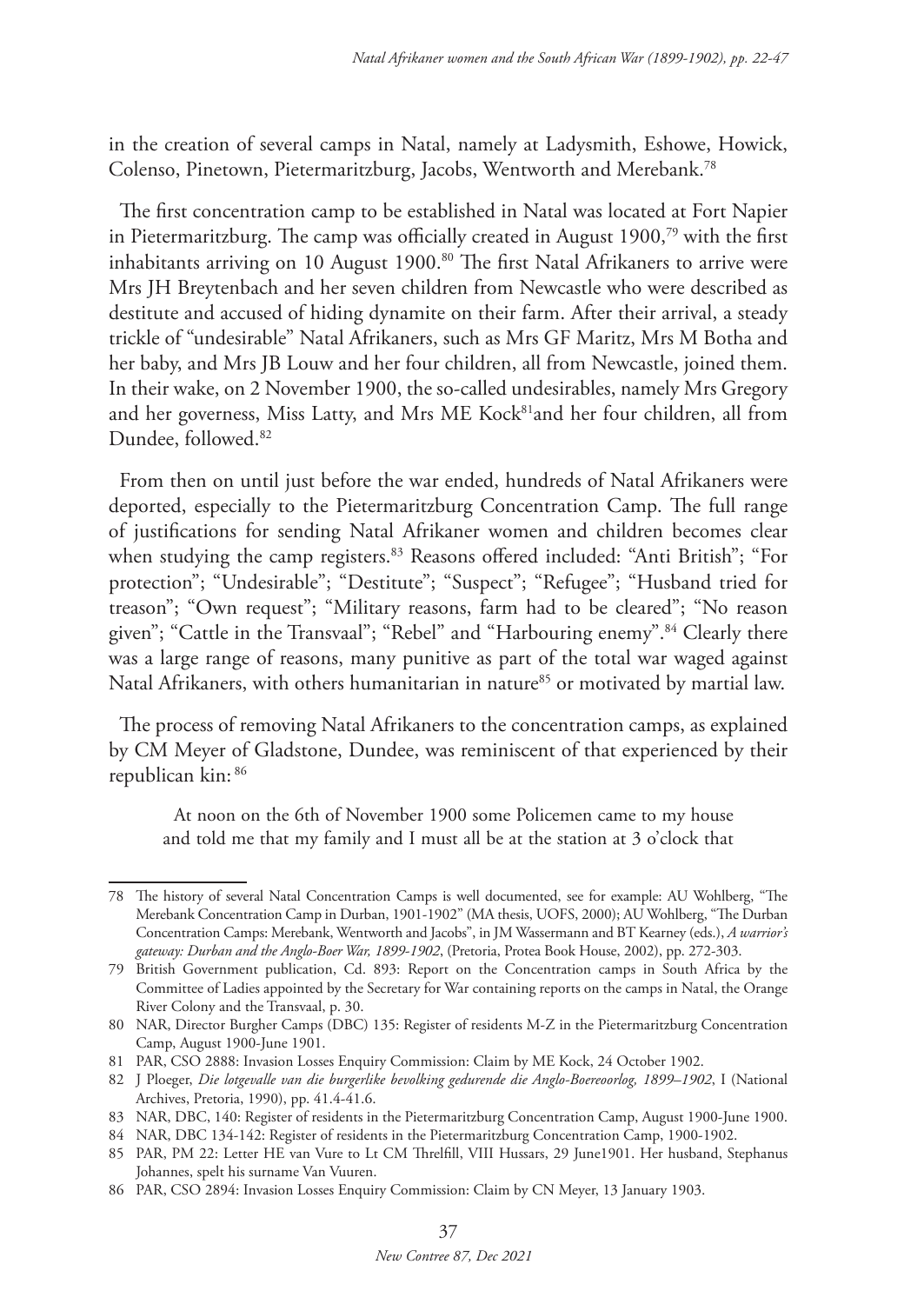afternoon - I had no opportunity of making any arrangements but had to leave everything on the farm just as it was... We were sent to the Refugee Camp [in] PMB but only remained there 3 days after which we obtained permission to live in town. I went to a boarding House where I remained with my family for two months when I took a house for myself. I was not allowed to go back to my farm till 17th April 1901.

The arrival at the concentration camps of these Natal Afrikaners was an ongoing process which continued until the end of the hostilities. The process of cleansing the northern districts of Natal was aimed predominantly at Afrikaners who were, with a few exceptions, all viewed as disloyal. Under martial law, it was possible for the military to remove people at will, anyone they suspected such as, for example, Piet Conradie and his son from the Newcastle district to the Pietermaritzburg Concentration Camp, while leaving their wives and children behind on the farm.<sup>87</sup> In this process, the colonial authorities had very little say. They merely had to toe the line and try to influence the process by means of enquiries and correspondence.

Transfers of Natal Afrikaners between the various concentration camps in the colony also took place from time to time. The rationale behind this was that allowing people to join families and friends would alleviate the population pressure in certain camps.88 A case in point is the transfers that took place shortly after the creation of the Howick Concentration Camp on 2 February 1901 to accommodate some members of the burgeoning population of the Pietermaritzburg Camp.

The concentration camp experiences of Natal Afrikaners differed very little from those experienced by other inhabitants of the well-managed Natal Concentration Camp system. One aspect of camp life shared by all inhabitants was death. Although the death rate in the Natal camps does not compare to that in the camps in the Transvaal and Orange Free State, a significant number of deaths did occur. Among these were 28 Natal Afrikaners. The majority of the deaths of Natal Afrikaners occurred in the camp which housed the highest number of Natal Afrikaners, namely Pietermaritzburg. The most important causes of the death here mirrors that of the concentration camp system in general: pneumonia, measles, and enteritis. Certain families were also harder hit than others and the Botha/Van Niekerk, Coetzer and Shorter families each lost several members.<sup>89</sup> These deaths were, to a certain extent, balanced by the births to Natal Afrikaners. Like the deaths, this occurred almost exclusively in the Pietermaritzburg Camp.<sup>90</sup>

<sup>87</sup> PAR, CSO 2871: Invasion Losses Enquiry Commission: Claim by P Conradie, 15 October 1902.

<sup>88</sup> NAR, A 2030, 81: Besonderhede oor die kamp te Howick, no date.

<sup>89</sup> PAR, AGO I/8/85: Minute paper regarding the death of Carl Posselt, 3 June 1902–10 June 1902; PAR, GH 554: Monthly reports for Natal Concentration Camps, 1901–1903; NAR, DBC 110-157: Registers for Natal Concentration Camps, 1900–1903; Nederduiste Gereformeerde Kerk Argief – Pietermaritzburg (NGKA): Doodslyste vir die Merebank en Jacobs Konsentrasiekampe, 1900–1903.

<sup>90</sup> NGKA: Doopregister vir die Pietermaritzburg Konsentrasiekamp, *circa* 1900–1902.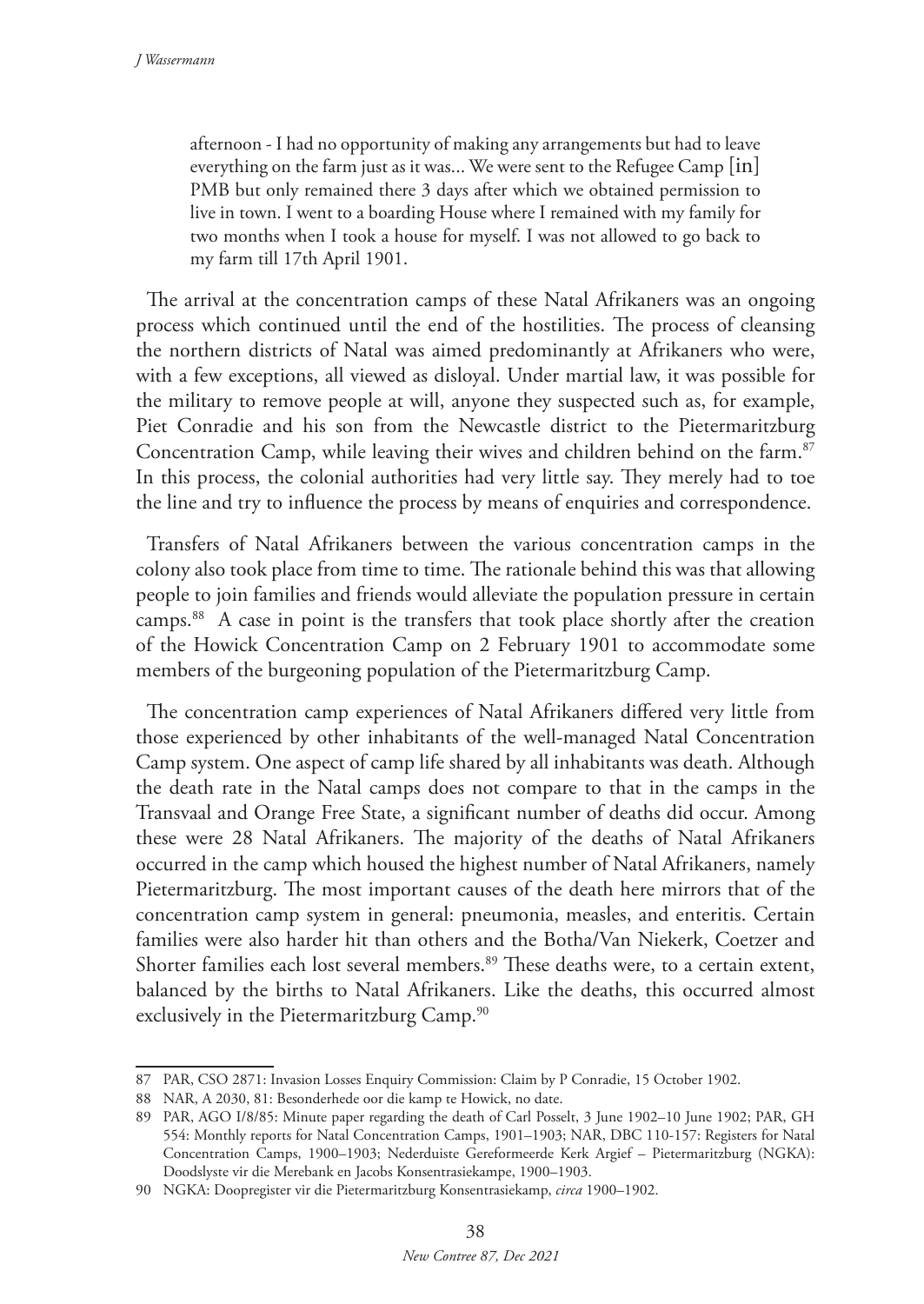The approximate number of Natal Afrikaners who were, at one stage or another, listed in the registers of the various Natal camps were: Pietermaritzburg 537, Merebank 130, Howick 70, Jacobs 43, and Eshowe 1. A further 194 Natal Afrikaners resided at one stage or another in the Volksrust Concentration Camp, and 23 were in the Standerton Concentration Camp.91 When studying the figures, it must be borne in mind that many individuals transferred between camps and were resident in more than one camp before leaving to live with other members of family or friends. Some were also able to return home.<sup>92</sup> The approximately 900 to 1 000 Natal Afrikaner concentration camp inhabitants constituted between 20 and 25 per cent of the Afrikaner population of Natal. Amongst them were individuals who fulfilled important roles within the camp system, like Mrs van Schalkwyk who acted as a midwife.93

Although Natal Afrikaners had much in common with their fellow camp inhabitants from the two republics, such as language and culture, they were a subgroup which could be differentiated by the fact that, resident in Natal they were British subjects who had support structures at hand, for they could appeal directly to their government or local politicians. They could also easily call on members of their extended families because they were geographically not far from their homes. At the same time, unlike their republican counterparts, Natal Afrikaner camp inhabitants did not suffer the feeling that they had "lost their independence" or that they were imprisoned in a foreign state. As such, they were, according to Mrs Isabella Grobler in the Pietermaritzburg Concentration Camp, referred to as the "Natal Rebels".<sup>94</sup>

### **The economic experiences of Natal Afrikaner women during the war**

The psychological and physical hardships imposed on Natal Afrikaner women by the war were amplified by their economic suffering. The large-scale arrests and surrender of Natal Afrikaner men in Northern Natal placed the economic burden of farming and dealing with labour on the women. This generally proved to be very difficult and at times virtually impossible. Relatively simple tasks often proved to be very demanding,<sup>95</sup> as explained by Vonnie Bester:<sup>96</sup>

I have to clean the horses myself, Mag and I grind mealies & and we have to look after the cattle and I do lots of other rough work. It is not any good telling Mama no to go to the cattle, as she won't listen, every morning she takes the cattle away & at night she & I fetch the cows to milk.

<sup>91</sup> NAR, DBC 95-98: Registers of residents in the Standerton Concentration Camp, January 1901-January 1903.

<sup>92</sup> NAR, DBC 134-142: Registers of residents in the Pietermaritzburg Concentration Camp, August 1900-December 1902.

<sup>93</sup> MM Postma, (versamelaar), "Stemme uit die verlede: `n Versameling beeidigde verklarings van vroue wat tydens die Tweede Vryheidsoorlog in die konsentrasiekampe verkeer het" (Johannesburg, no publisher, 1939), p. 89.

<sup>94</sup> MM Postma, "Stemme uit die verlede…", p. 89.

<sup>95</sup> P Marais, Die vrou in die Anglo-Boereoorlog…pp. 33-35.

<sup>96</sup> PAR, HF Schoon Collection A 72: Letter Vonnie Bester to Mary Schoon, 11 September 1900.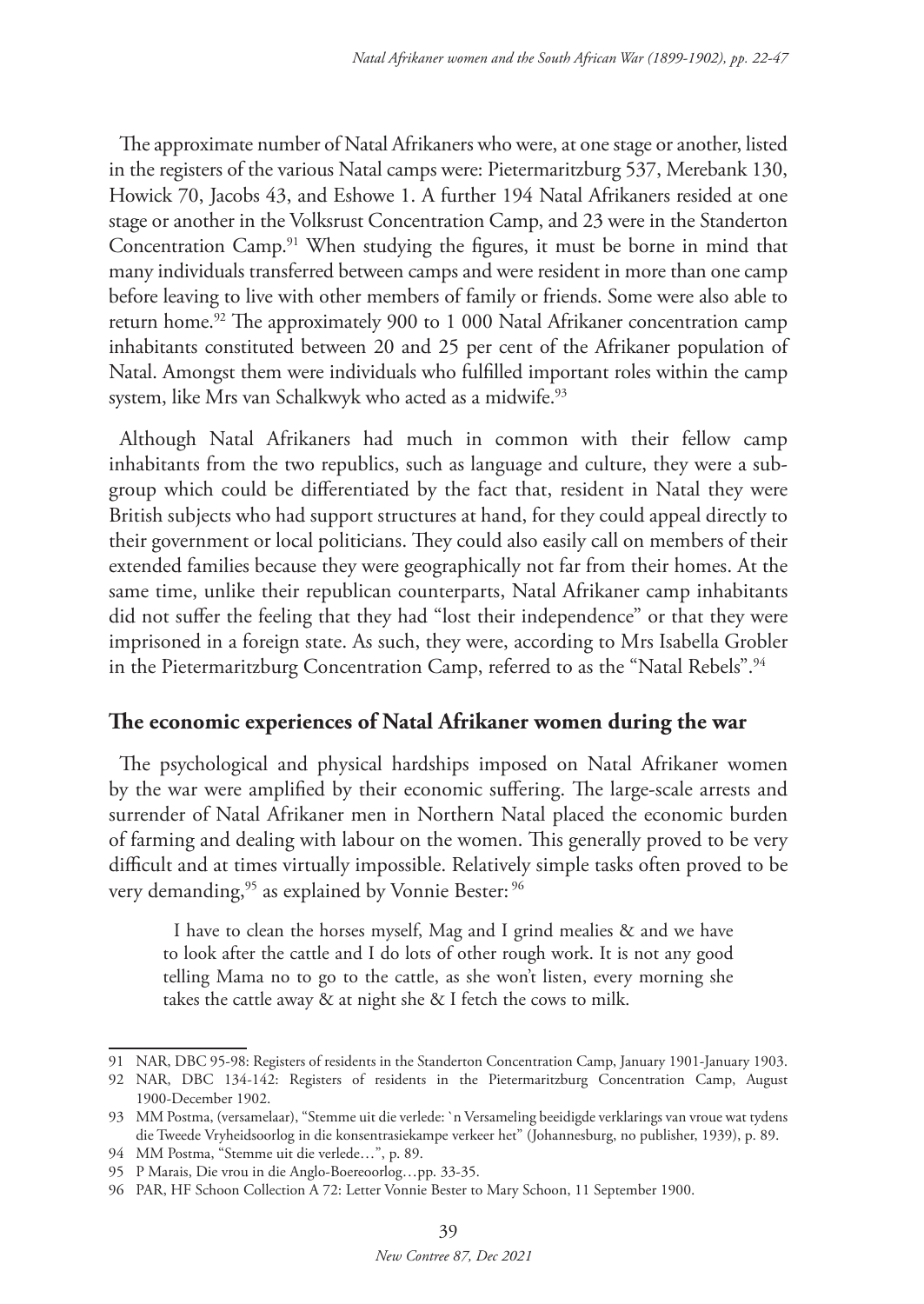The women were not only burdened by their new economic roles but also had to deal with the looting and confiscation of property by the military, members of the Natal Police, and local Africans.<sup>97</sup>At the same time, the men, for example, CJ Labuschagne, in a letter from the *Catalonia* in the Durban Harbour to his mother, J Laas of Angora Hill, Dannhauser, placed pressure on the women by requesting them not to let the farming "slip" in their absence.<sup>98</sup>

Many Natal Afrikaner women were unable to deal with these unfamiliar roles. The economic experiences of the following women are cited as examples. One day, the military and police removed all the livestock belonging to Mesdames van Niekerk, Smit, and Adendorff, leaving them without any means of survival. All three women immediately called on their government to intervene and assist them in the return of their property. The Natal Government could not, however, render any support, for, when stock was received from the military by the Derelict Stock Fund – a fund set up for monies earned from selling looted cattle. The curator, an individual called Charles Lloyd was guilty of a complete lack of record-keeping and the hardship this caused families, and the trouble it meant to the government displeased both Attorney-General Henry Bale and Governor Walter Hely-Hutchinson. The governor tried to cover up the administrative bungling by ordering Bale to inform the three women:99

… if any of your cattle are amongst those recently taken over by the Commissioner of Agriculture, in his capacity of Curator Bonis, you are at liberty, if so advised, to apply to the Supreme Court for the release and delivery of such stock.

The letter, dated 15 August 1900 and addressed to JJ Smit, was returned unclaimed.

Possibly the most economically opportunistic and astute Natal Afrikaner woman was 74-year-old Annie Charlotte Krogman of Driefontein, Ladysmith. Krogman was forced to leave her farm when it became the scene of hostilities. The Boer forces allowed her to proceed to the farm of her son, Andries Krogman, in the Orange Free State. Krogman maintained that the seizure of her 500 mixed head of cattle, three spans of oxen, 1 600 sheep, 500 goats, 15 horses and two wagons by the military left her destitute. Closer inspection by the Natal colonial authorities exposed Krogman's claim as not entirely true. The British had only taken 281 head of cattle for which a receipt was issued, while the Boer forces had commandeered the horses, one wagon and the greater part of the sheep and goats. Since Krogman owned 16 000 acres, had

<sup>97</sup> PAR, 1/DUN 3/1/8: Letter Mrs PC Cronjé to magistrate Dundee, 21 May 1900.

<sup>98</sup> JM Wassermann, "Controlling intelligence by means of censorship", JM Wassermann and BT Kearney (eds.), *A warrior's gateway ...*, p. 345.

<sup>99</sup> PAR, PM 18: Request for assistance from the Natal Government in securing cattle removed by members of the Natal Police, 19.7.1900–15.8.1900. For similar examples of suffering see: OE Prozesky (Private Collection), Diary of JJA Prozesky: Diary entry, 20 May 1900; 26 May 1900 and 31 May 1900, pp. 194; 207; 214.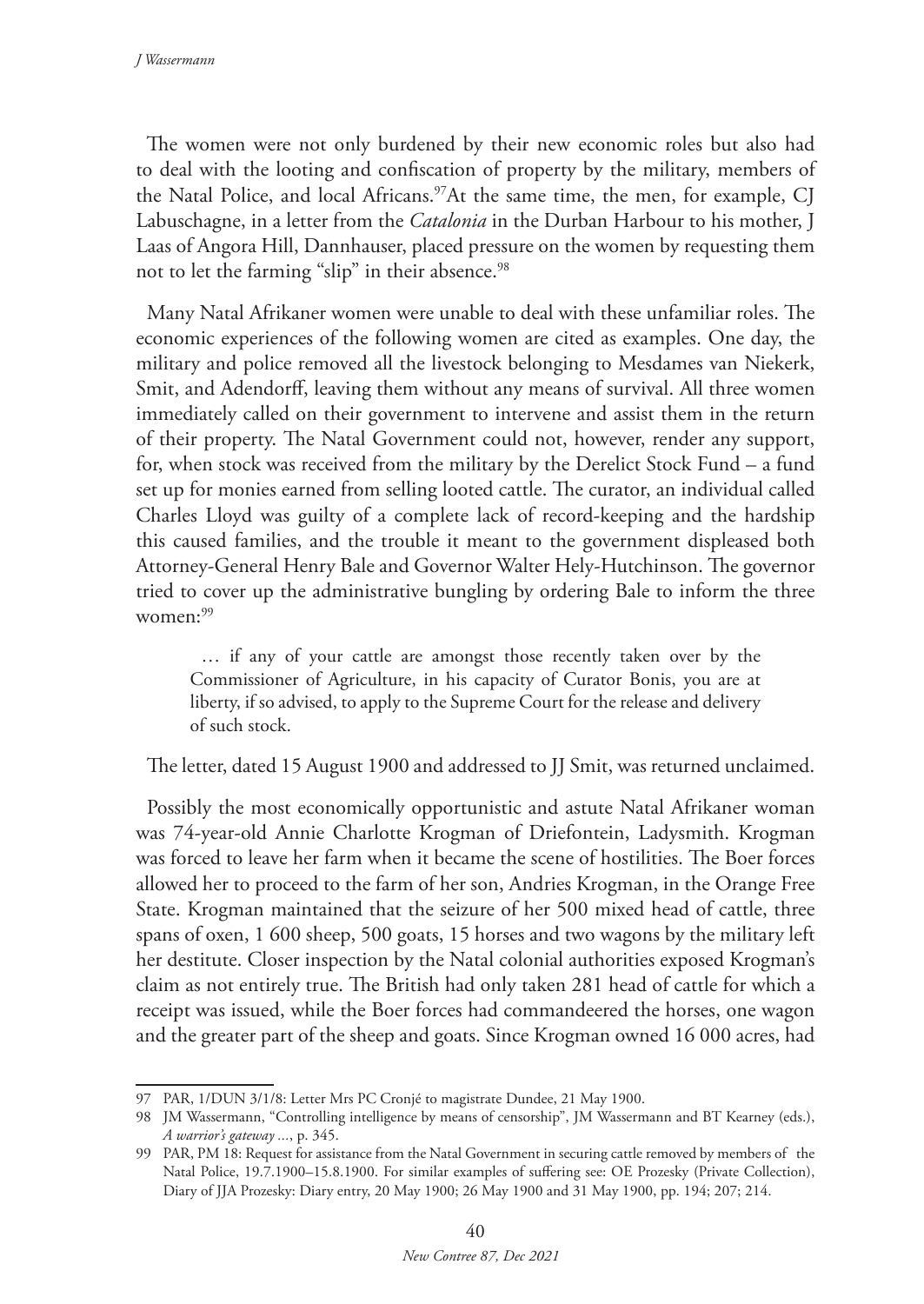received £250 for mining rights on one of her farms and was awaiting compensation from the military she could hardly be regarded as destitute. Her daughter, who was married to John de Waal, agreed fully with the Natal Government's decision.<sup>100</sup> This did not break the stride of the elderly Mrs Krogman, who now claimed that five of her oxen were running with the cattle of J van der Westhuizen,<sup>101</sup> and that the Boers had commandeered nine large oxen from her.<sup>102</sup> She was also quick to intervene on behalf of her imprisoned rebel son, Otto, demanding rent from the Africans placed on his farm Margate, by the military.103

The sudden elevation to unaccustomed positions of economic authority of many married Afrikaner women also caused strain and a shift in power relations with African labourers. Ellen Hattingh of Nooitgedacht, Estcourt, whose husband was detained by the military, complained that she was unable to cope with their labourers,<sup>104</sup> while the wife of Izak Meyer, who had to take over the ploughing and stock raising, found the task very demanding since the African labourers did very little in the absence of her husband.<sup>105</sup> Payments and the rent collection from Africans also proved problematic. Mrs Adrian Marais had a dispute with her African labourers. She wanted to keep all the mealies reaped by them because she thought she was entitled to it all, while they claimed half.106 Meanwhile, Mrs GP Kemp of Gowrie, Dundee, had to request that the magistrate act on her earlier complaint to collect rent money owed to her by certain Africans.<sup>107</sup> In turn, Alfred Gasa complained to the Umsinga magistrate that Mrs H Strydom of Uithoek owed him £4.10. for work done. To avoid a quasi-criminal procedure, Strydom was advised to pay Gasa if she agreed with his statement.<sup>108</sup> Strydom was later reminded that agreements entered into with Africans prior to the outbreak of war had to be honoured until further notice.109

The relations between labourers and Afrikaner women, who, as matriarchs, were already in control of farming activities from before the war, were generally different from those described above. The labourers of 73-year-old MMCW Kemp

<sup>100</sup> PAR, CSO 1667: Correspondence concerning the compliant of being destitute by AC Krogman, 16 January 1901 to 19 February 1901.

<sup>101</sup> PAR, 1/LDS 3/1/1/17: Letter Magistrate TR Bennett, Klip River district, to Sergeant Reynolds, 7 September 1901.

<sup>102</sup> PAR, CSO 2888: Invasion Losses Enquiry Commission: Claim by AC Krogman, 5 April 1901.

<sup>103</sup> PAR, 1/NEW 3/1/1/9: Correspondence in the matter of the military placing Africans on the farm Margate, 21 August 1902–1September 1902.

<sup>104</sup> PAR, PM 24: Correspondence to and from E Hattingh regarding the detention of her husband, 25 September 1901–2 October 1901.

<sup>105</sup> PAR, PM 90: Correspondence regarding the removal of Izak Meyer to Ladysmith by the military, 6 November 1901– 22 November 1901.

<sup>106</sup> PAR, 1/LDS 3/1/1/16: Letter Magistrate TR Bennett, Klip River district, to commandant, Ladysmith, 26 November 1900.

<sup>107</sup> PAR, 1/DUN 3/1/10: Letter Mrs GP Kemp to magistrate Dundee, 16 June 1902.

<sup>108</sup> PAR, 1/UMS 38: Letter from acting magistrate Umsinga to Mrs H Strydom, 14 December 1900.

<sup>109</sup> PAR, 1/UMS 38: Letter from acting magistrate Umsinga to Mrs H Strydom, 19 March 1901.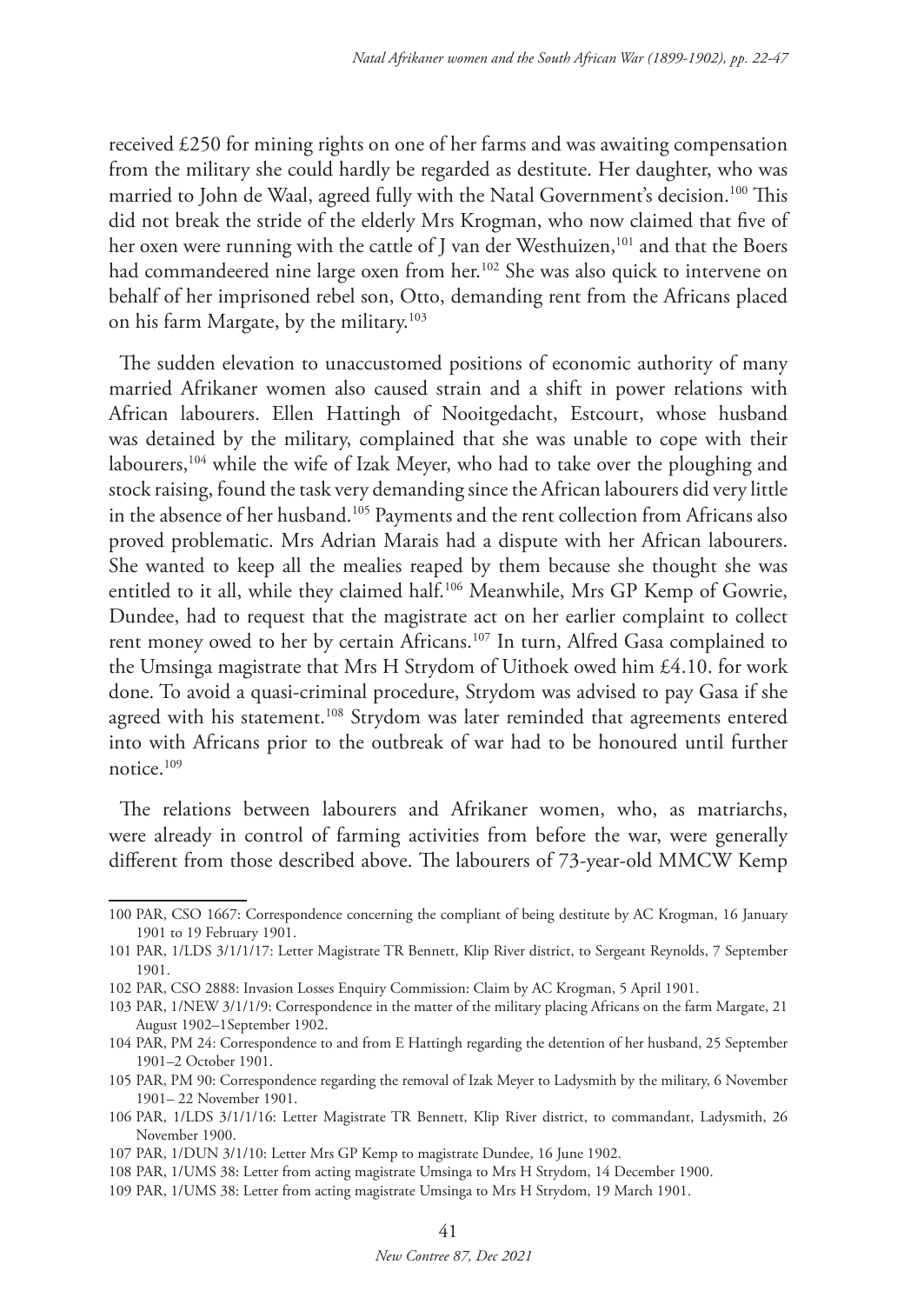of Kempenveldt, Dundee, remained loyal in their duties.110 In like manner, EEM Meyer of Boschberg, Dundee, maintained the allegiance of her workers.<sup>111</sup>

Married Afrikaner women, especially those whose husbands had been convicted of high treason, also suffered because their claims for war losses were mostly refused. They were ironically disempowered and oppressed by their marital status. The defining decision which illustrates this was the claim by Mrs ME Labuschagne of De Waar, Dundee. Her husband, a convicted rebel, was declared insolvent five months prior to the war. On 14 November 1900, Labuschagne was ordered to Pietermaritzburg by the military. She left all her property on the farm except for the horses which had earlier been taken by the military. Soon after her deportation, all her livestock was looted by the British Army. Labuschagne's claim for compensation from the Invasion Losses Enquiry Commission met with the following response: <sup>112</sup>

After full consideration it was decided not to allow damages for property lost by wives and minor children of convicted rebels. It will in some cases mean that innocent persons will suffer thr'o [sic] the act of another if compensation is not allowed it would mean that property really belonging to the convicted person would also be claimed for by the wife. In the present case it is clear that the property belongs to the claimant but the commission is of opinion that it would be a mistake to break the rule even in this case.

In light of the Labuschagne ruling, claims by married women on behalf of their children were also not honoured. As a result, Annie Elizabeth Vermaak's claim on behalf of her son, 13-year-old Andries Cornelius Vermaak (Jnr), for the cattle that he had received annually since he was a baby<sup>113</sup> and a claim by MJ Oosthuysen on behalf of her two stepsons, both imbeciles, aged 31 and 33 respectively, were dismissed.114 All in all, only four of the 13 claims for compensation by married Natal Afrikaner women were processed. Of these, two were from areas outside the war zone.<sup>115</sup>

In stark contrast were the experiences of Natal Afrikaner widows for whom the lack of a husband proved to be economically beneficial. Economically empowered before the war, these women were generally much more assertive and successful in dealing with the Invasion Losses Enquiry Commission, a fund set up to compensate Natalians who suffered during the war. A case in point was MMCW Kemp who for many years had managed the farming activities because her husband was bedridden. This continued after he passed away in 1901. Since she held the economic power,

<sup>110</sup> PAR, CSO 2888: Invasion Losses Enquiry Commission: Claim by MMCW Kemp, 6 December 1901.

<sup>111</sup> PAR, CSO 2894: Invasion Losses Enquiry Commission: Claim by EEM Meyer, 5 April 1901.

<sup>112</sup> PAR, CSO 2888: Invasion Losses Enquiry Commission: Claim by ME Labuschagne, 25 October 1901.

<sup>113</sup> PAR, CSO 2910: Invasion Losses Enquiry Commission: Claim by AE Vermaak on behalf of AC Vermaak Jnr, 9 October 1900.

<sup>114</sup> PAR, CSO 2897: Invasion Losses Enquiry Commission claim by MT Oosthuysen on behalf of MJ and TJ Oosthuysen, 26 November 1902.

<sup>115</sup> PAR, CSO 2864-2914: Invasion Losses Enquiry Commission claims*.*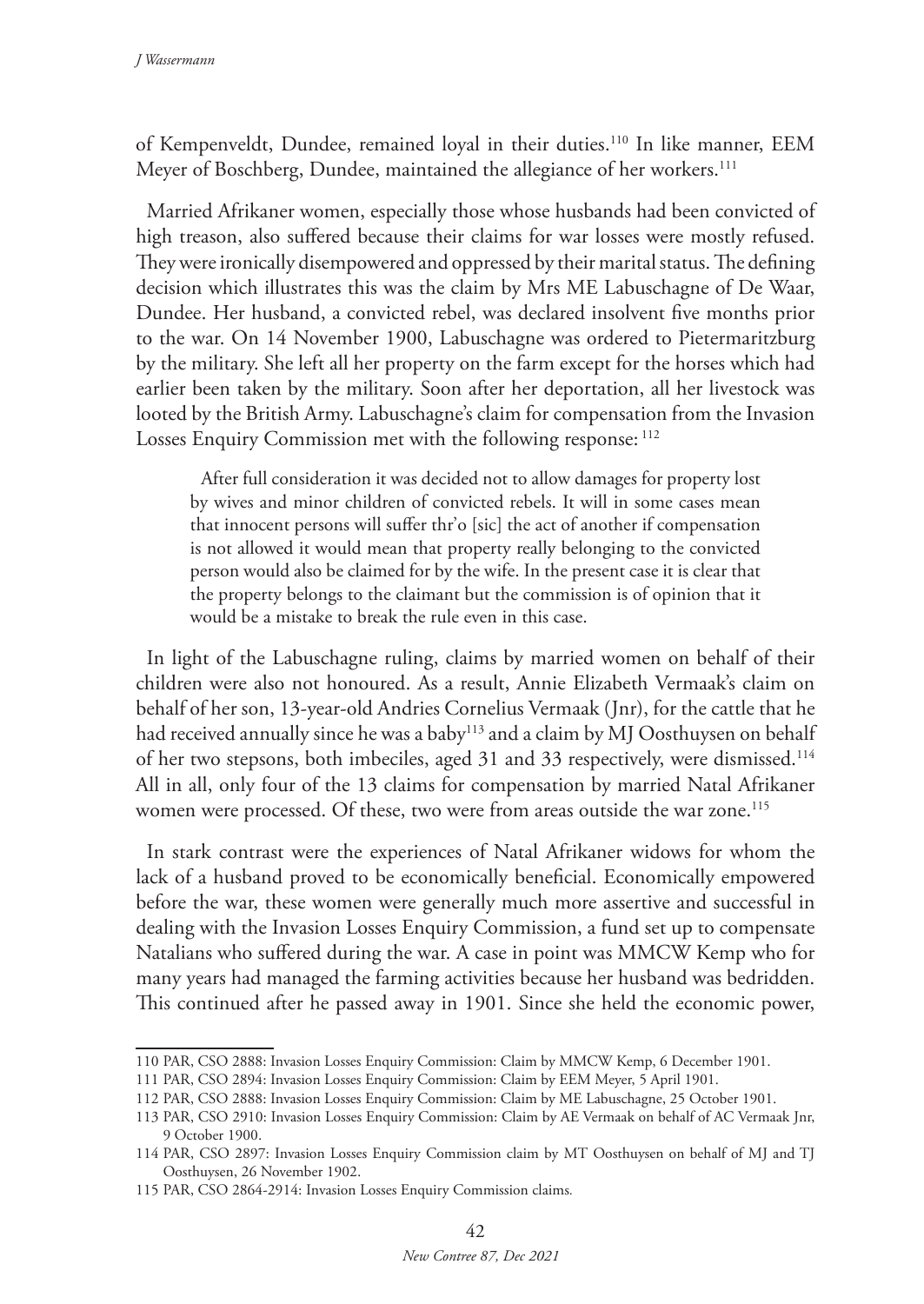she was paid £3 735.13.1. in compensation for losses incurred at the hands of the British forces. This happened despite the fact that four of her sons were convicted of treason.116 An equally economically powerful woman was EEM Meyer who managed the farming activities on her farms Boschberg, Dundee, and one near Newcastle. Her livestock was continually raided by the military and their African supporters. Some of the animals were slaughtered at Elandslaagte while others were taken to the derelict stock yards in Ladysmith and the military stock yards at Pepworth and Reid's farm. A determined Meyer, assisted by her labourers, managed to track some of her livestock down and convinced the military to hand them back to her. Meyer was eventually paid  $£2$  447.15.11. for losses incurred.<sup>117</sup> The largest amount paid in compensation to a Natal Afrikaner woman was the £5 076.17.9. paid to MJ Zietsman of Snelster, Estcourt, who not only lost all her livestock but also had her house completely ruined.<sup>118</sup>

Widowed Afrikaner women of lesser economic means also petitioned successfully for compensation. Anna Katrina Slabbert of Dundee, who did sewing and washing and fled Dundee on 16 October 1899 to escape the advancing Boers, received £111.26.9,119 while Susanah Pelster of Bergvliet who farmed with mealies, goats and pumpkins was also fully compensated.<sup>120</sup>

Only 11 out of 39 claims from widows and unmarried Natal Afrikaner women were not honoured. Of those, seven were disallowed because they had followed the Boers into the republics,<sup>121</sup> while the claim of Mrs JM Pieters of Paddafontein, Dundee, was disallowed because she had attended "nachtmaal" at the headquarters of the Natal Commando at Helpmekaar,<sup>122</sup>and that of Mrs ME de Waal of Carolina, Dundee, because she had sold oxen to the Irish Brigade.<sup>123</sup>

# *Correspondence with men in authority*

One of the few measures available to Natal Afrikaner women to voice their opinions, raise issues and confront the Natal colonial and British military authorities was by means of letter writing. These letters invariably followed the trials and tribulations of their husbands, sons, fathers, and other male relatives and friends. In the correspondence, the women often tried to convince the Natal authorities of the innocence of their husbands or sons, asked for their release or transfer to a prison

<sup>116</sup> PAR, CSO 2888: Invasion Losses Enquiry Commission: Claim by MMCW Kemp, 6 December 1901.

<sup>117</sup> PAR, CSO 2894: Invasion Losses Enquiry Commission: Claim by EEM Meyer, 5 April 1901.

<sup>118</sup> PAR, CSO 2914: Invasion Losses Enquiry Commission: Claim by MJ Zietsman, 29 May 1901.

<sup>119</sup> PAR, CSO 2905: Invasion Losses Enquiry Commission: Claim by AK Slabbert, 6 December 1900.

<sup>120</sup> PAR, CSO 2898: Invasion Losses Enquiry Commission: Claim by JS Pelster, 13 January 1903.

<sup>121</sup> See for example: PAR, CSO 2899: Invasion Losses Enquiry Commission: Claim by HM Potgieter, 16. April 1901; PAR, CSO 2903: Invasion Losses Enquiry Commission: Claim by JS Schalkwyk, 16 December 1901; PAR, CSO 2097: Invasion Losses Enquiry Commission: Claim by JMM Coke-Smyth, 11 April 1901.

<sup>122</sup> PAR, CSO 2899: Invasion Losses Enquiry Commission: Claim by JM Pieters, 18 February 1901.

<sup>123</sup> PAR, CSO 2874: Invasion Losses Enquiry Commission: Claim by ME de Waal, 27 February 1902.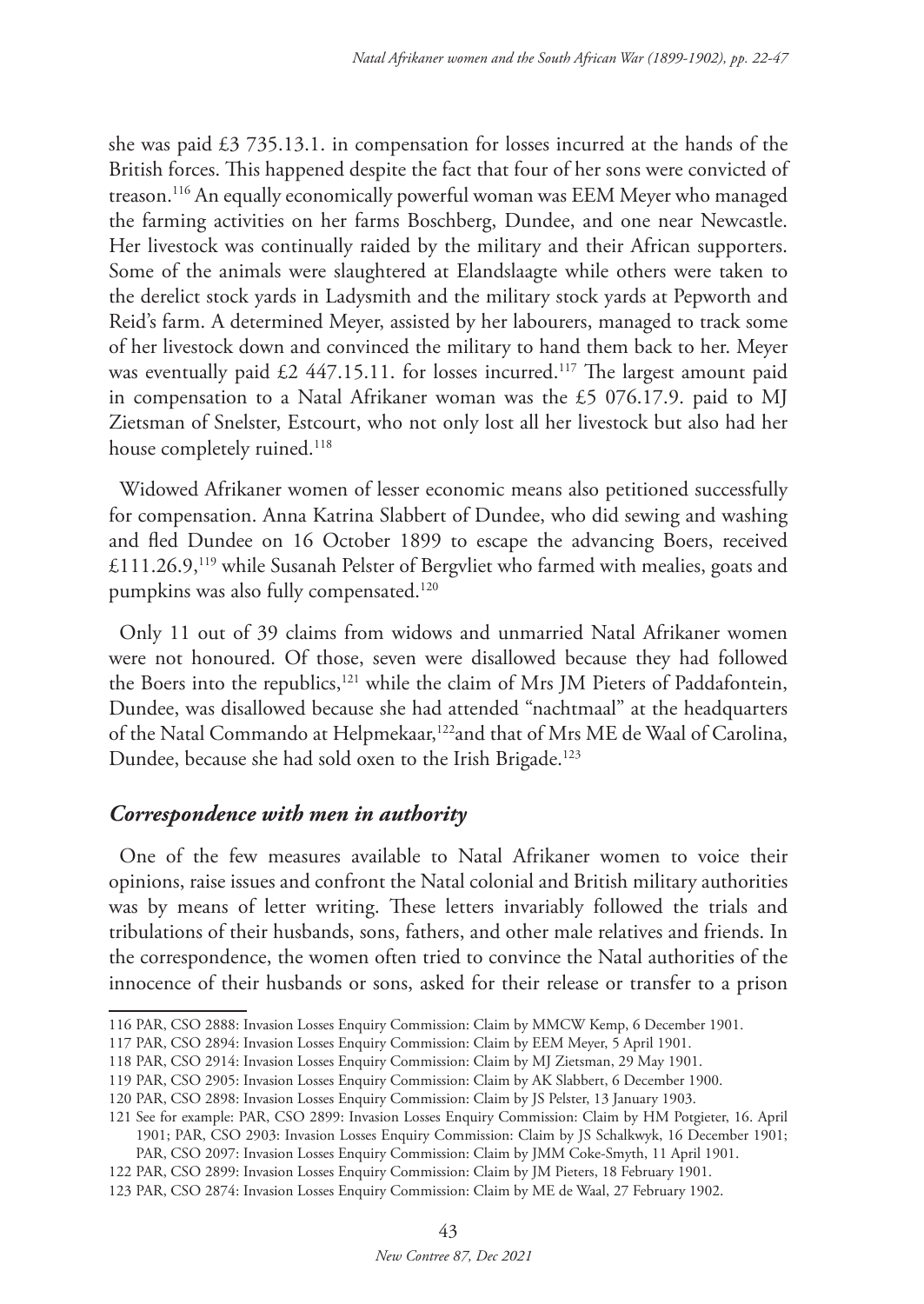closer to home to prevent economic decline and ruin,<sup>124</sup> and made other requests to make their lives easier.<sup>125</sup> Such correspondence, mostly subservient in nature, invariably followed the bureaucratic process but under martial law very few of the requests met with success. Despite this, Natal Afrikaner women persisted with their correspondence simply because that was their only hope of finding favour with the patriarchal government system.

A case in point is the correspondence with the authorities as soon as the British Army started to detain suspected rebels after driving the republican commandos from Natal. Mrs M Scheepers of Wagon Drift, Estcourt, requested the assistance of Under-Secretary Bird in securing the release of her husband and his brother after their arrest and imprisonment in Pietermaritzburg by the military authorities in November 1899. In the absence of the Scheepers men, the family had their horses commandeered and lost some cattle and sheep. Subtle pressure was, however, placed on the military to speed up the process. This does seem to have paid dividends because the Scheepers brothers were not charged and were released on 5 February 1900.126

A similar complaint was lodged by Johanna Meyer of Eversholt, Estcourt, in letters to the colonial secretary, Charles Smythe. She complained that her husband and son had been wrongfully arrested seven months earlier and they were still awaiting trial. All their cattle as well as their wagon and furniture were taken by the military. As a result, she and her four daughters were left destitute and had to rely on the charity of fellow Afrikaners. The plight of Meyer failed to generate much sympathy in government circles. Instead, Prime Minster Hime merely pointed out that the Meyers had only been in prison for two months and not seven as claimed. He also questioned their innocence since they were being held for looting and carrying arms and he ordered that the matter be referred to the military. To make matters worse for Meyer, she was informed by the authorities that the military had no record of receiving livestock or furniture from her farm.127 No proof could be found that Izak Johannes Meyer was ever convicted of treason vindicating Johanna Meyer's claim that her husband was unfairly arrested.

Not only ordinary Natal Afrikaners women like Scheepers and Meyer requested the release of their husbands and complained about their economic plight, but also the

<sup>124</sup> PAR, PM 24: Correspondence to and from E Hattingh regarding the detention of her husband, 25 September 1901–2 October 1901; PM 90: Letter from BA Bester to HD Winter, 22 November 1901; PM 90: Correspondence regarding the removal of Izak Meyer to Ladysmith by the military, 6 November 1901–22 November1901.

<sup>125</sup> PAR, CSO 1663: Correspondence regarding permission for Hendrik Buys to travel to and from Ladysmith to the farm Rietkuil, 28 November 1900–10 December 1900.

<sup>126</sup> PAR, CSO 1638: Correspondence regarding the detention of NB and B Scheepers by the military, 17 January 1900–19 February 1900.

<sup>127</sup> PAR, CSO 1654: Correspondence between Johanna Meyer and the colonial authorities, 12 July 1900–4 August 1900.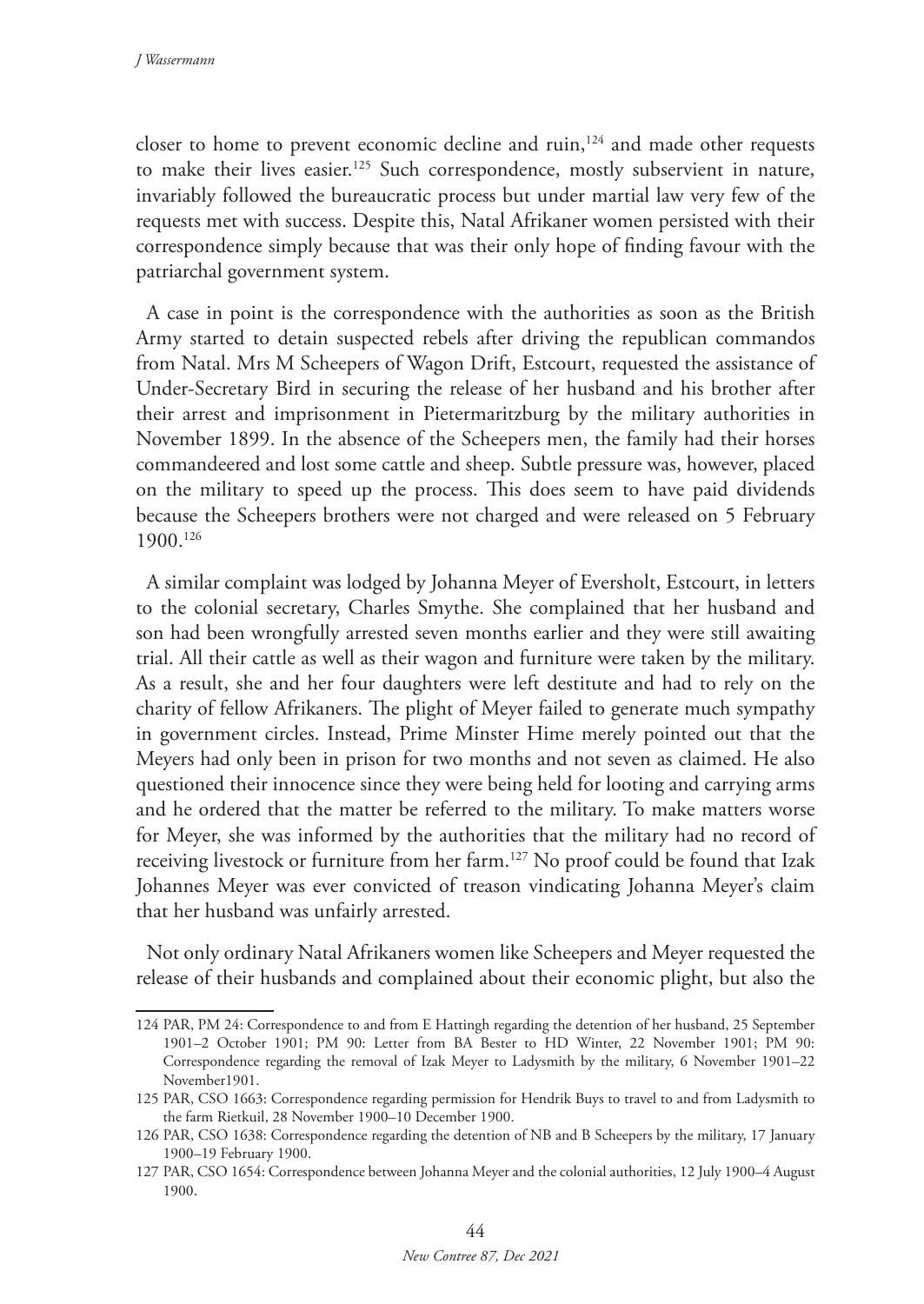wives of more prominent Natal Afrikaners such as ME Labuschagne, the wife of one of the most prominent Natal Afrikaner politicians of the time, CJ Labuschagne who was a member of the legislative assembly. Mrs Labuschagne complained that after her husband was removed as a suspected rebel, all their horses, livestock, and food were taken by the military. Their position subsequently became so dire that she had to borrow some oxen from a neighbour to transport herself and her two daughters to their family at Chieveley. She claimed that she was promised that her husband would be able to return to his farm after his parole in Durban when the Boers were driven past Colenso. As this had happened in early March 1900, she requested that Prime Minister Albert Hime exercise his authority and have her husband released. Labuschagne's letter posed a predicament for the colonial authorities since there was no military objection to her husband's return but merely a civil question: Was he a rebel or not? As a result, Prime Minister Hime, in a secret despatch to the general officer lines of communication, requested that Labuschagne and another Natal Afrikaner politician, WJ Pretorius, be kept in Durban for a further three weeks to allow the attorney-general to finalise evidence against them. The military granted this request.128 As in the case of IJ Meyer, Labuschagne was never charged.

Convicted wives and families of rebels also corresponded regularly and requested the transfer of fathers, brothers, sons, or husbands to prisons closer to their places of residence. Anna Susanna Hogg, originally from Dundee, but residing with her daughter, Mrs TJ Maré,<sup>129</sup> on the farm Welgevonden near Greytown, applied to have her husband Piet (Peter) Hogg, 73 years of age, with failing eyesight and suffering from debility, transferred from the Eshowe to the Pietermaritzburg Prison. Mrs Hogg had not seen her husband since his imprisonment ten months earlier as she did not have the means to visit him and undertook "not to trouble the gaol officials with frequent visits to my husband" should he be transferred to Pietermaritzburg. Surprisingly her request found favour with the authorities on condition that either Piet Hogg or his wife paid the rail and post car fare for him and his escort for the transfer to the Pietermaritzburg Prison.<sup>130</sup>

The success of Anna Susanna Hogg's dealings with the colonial authorities convinced others such as Annie Vermaak, wife of PR Vermaak of Vermaaks Kraal, Helpmekaar, then residing in Prince Street, Pietermaritzburg, to write a similar letter to Hime.

<sup>128</sup> PAR, PM 87: Correspondence relative to the removal of CJ Labuschagne to Durban by the military authorities, 8 March1900–27 April 1900.

<sup>129</sup> Sarie Maré [Marais?], immortalised in the Afrikaans song "My Sarie Marais", based on the American ditty "My Sweet Ellie Rhee", is, according to one theory, one of the most renowned Natal Afrikaner women. The song was apparently composed to honour Ds Paul Nel, her son, who always told stories about his mother. According to Jac Uys she came from Greytown, Natal, and was married to Louis Jacobus Nel. Her grave can be visited on the farm Welgegund on the D479 road 14 km outside Greytown. See *Natal Witness,* 8 March 1993. For a comprehensive analysis of the various theories surrounding the song see: AC van Vollenhoven, "Die kenmerke en herkoms van die volkslied, Sarie Marais"*, South African Journal for Cultural History,* 14(1), 2000, pp. 92-110.

<sup>130</sup> PAR, CSO 1683: Correspondence regarding the removal of Peter (Piet) Hogg from the Eshowe to the Pietermaritzburg Prison, 8 August 1901–25 September 1901.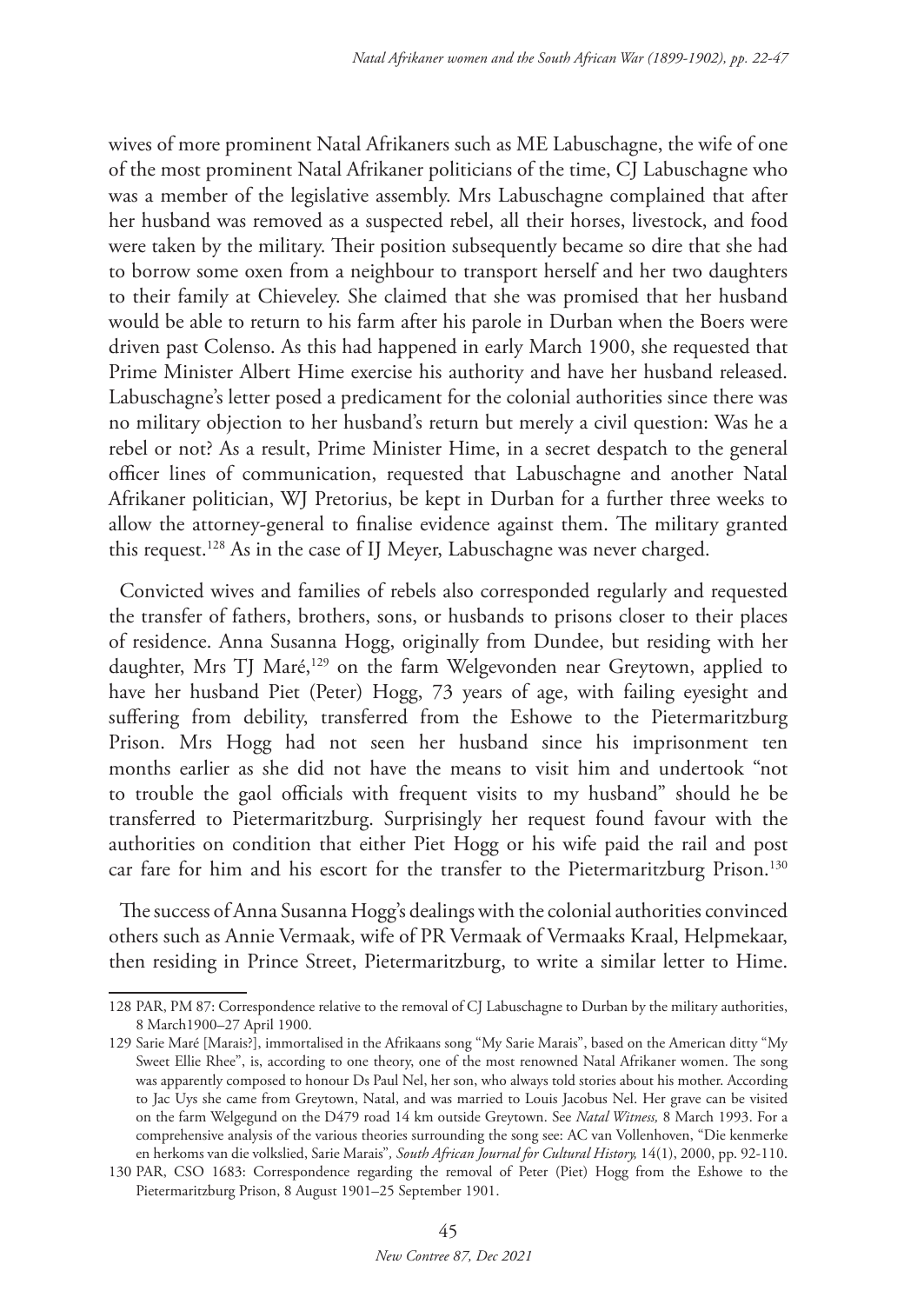The policy statement issued in response was simple: The principle of allowing rebel prisoners the privilege of moving from one prison to another was wrong. Thus, the rebel prisoners and Annie Vermaak were informed that such requests would not be considered in future.131 However, this decision did not prevent other Natal Afrikaner women from applying, without success, to have their husbands transferred.<sup>132</sup> The tough attitude adopted by the prison authorities ended the war-time requests for the transfer of rebel prisoners.

# **Conclusion**

Natal Afrikaner women were not archetypical *volksmoeders,* as embodied by AP van Rensburg,<sup>133</sup> because they did not share the tradition of militarised citizenship, as embodied by the Boer Republics, in which women were "mirrors to male war".134 In spite of this, they, like the Boer women in the two republics, suffered much during the war and many-a-time saw how the most important cog of Afrikaner life, the domestic domain of the farm household, was destroyed.135 As British subjects, however, they suffered because they were of the same ethnic origin as the invading Boer forces.

The reaction to this was two-fold. First, it bred a resentment towards what the British and Natal colonial authorities stood for as can be gathered from the following incident. Mrs Walton who had just returned from Britain wrote to Mary Schoon and her sister-in-law, Nellie Schoon, inviting them to become members of the Guild for Loyal Women. Nellie Schoon's reply was stinging. She proclaimed that although she knew little of the Guild for Loyal Women she remembered the time when the organisation was simultaneously involved in the applause for the looter and thief Leander Starr Jameson, of Jameson Raid fame, in 1895 at the Ladysmith Station and the booing of the representative of the Crown, the governor. If this was the loyalty the Guild stood for, she did not think highly of it. Nellie Schoon furthermore pointed out they had received the invitation to join with surprise, since they had been branded and treated as rebels since the inception of the war despite the fact that they had done nothing to deserve such treatment. In the process, the hypocrisy of the English, in her view, was exposed "and we will despise them for that for the rest of our lives".136

<sup>131</sup> PAR, PM 23: Correspondence regarding the transfer of PR Vermaak from Eshowe to the Pietermaritzburg Prison, 4 September 1901–14 September 1901

<sup>132</sup> PAR, PM 25: Correspondence regarding the removal of GE von Benecke and GE Jordaan from the Eshowe to the Estcourt Prison, 20 December 1901–6 January 1902. A similar request by the 76-year-old Mrs AC Krogman for the transfer of her son OW Krogman was also refused.

<sup>133</sup> J Elshtain, *Women and war* (New York, Basic Books 1987), p. 58.

<sup>134</sup> AP van Rensburg, *Moeders van ons volk* (Johannesburg, Afrikaanse Pers-Boekhandel, 1966)*,* p. 26.

<sup>135</sup> B Nasson, *The South African War, 1899-1902* (London, Arnold, 1999), pp. 62-63.

<sup>136</sup> PAR, HF Schoon collection A 72: Diary entry, 12 February 1901, pp. 577-578, containing a copy of the letter of Nellie Schoon.